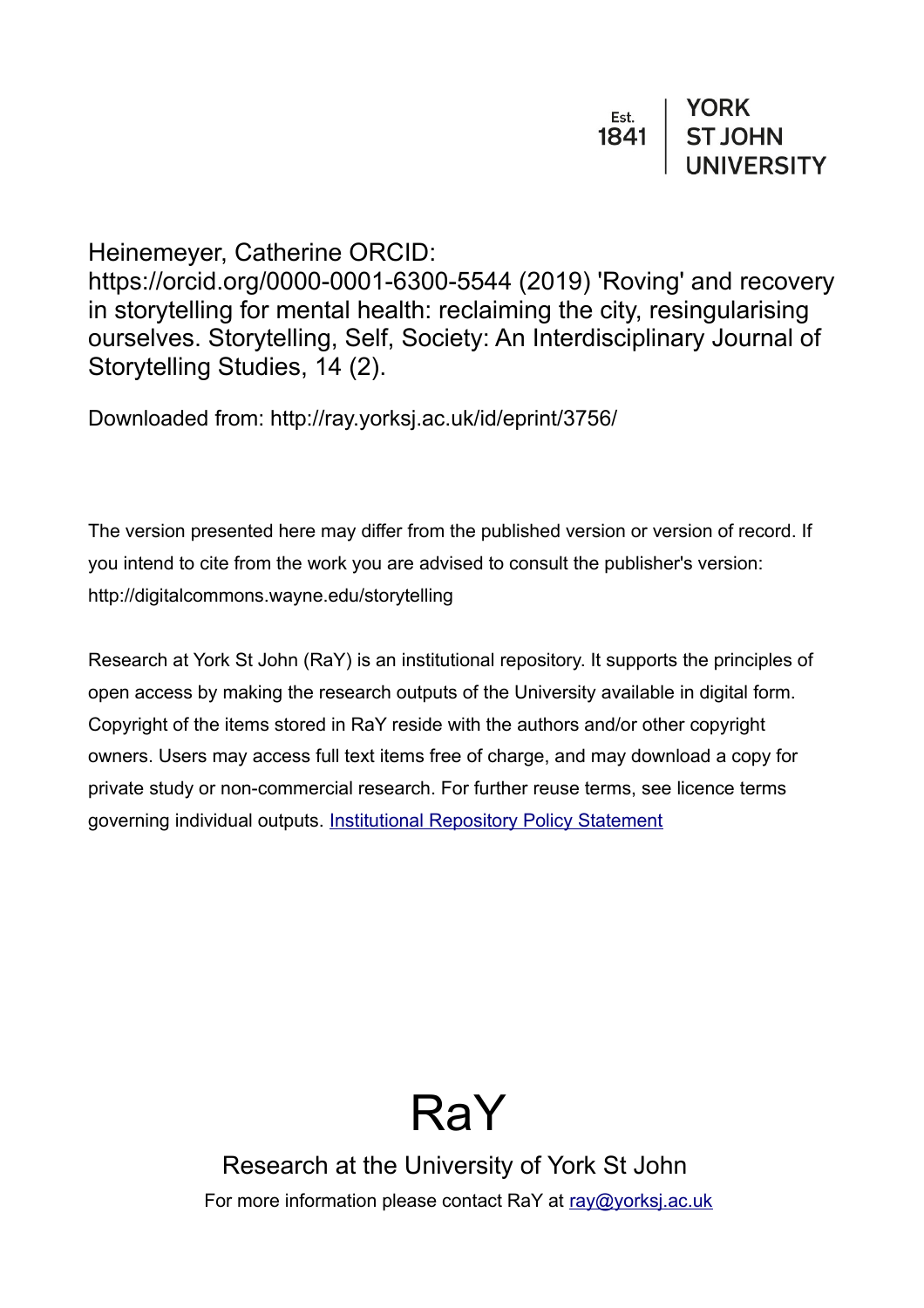# "ROVING" AND RECOVERY IN STORYTELLING FOR MENTAL HEALTH: RECLAIMING THE CITY, RESINGULARISING OURSELVES

#### *Dr Catherine Heinemeyer*

*School of Performance and Media Production, York St John University c.heinemeyer@yorksj.ac.uk* 

#### **Abstract**

Storytelling is a multi-faceted activity, but the aspects of it most commonly associated with mental health are the therapeutic potential of the stories told, and the unique interpersonal connections which can be created during a storytelling encounter. These two aspects, encapsulated in the image of a storytelling circle, resonate with two of the characteristics of the CHIME model of mental health recovery, "Meaning" and "Connection" (Leamy et al 2011). In the Storytelling class I ran for adults who use mental health services, I saw abundant evidence of the role of the intimate storytelling circle to build a learning community of mutual support, tolerance, and understanding.

However, in Spring 2018, practical necessities led us out of the "safe space" (Boost Rom 1998) of the classroom and into multiple collaborations and interactions in the city, and revealed the recovery potential of an equally integral characteristic of the storytelling craft, namely its *roving* side. This role, for which Walter Benjamin (1973) coined the term "sailor storyteller", encompasses the often risky and adventurous physical and social journeys storytellers undertake to discover, research, and experiment with new material. Researching and reinterpreting forgotten stories in the city's archives, retelling and recording them in public spaces, cross-cultural exchanges and professional recording studios, enabled us in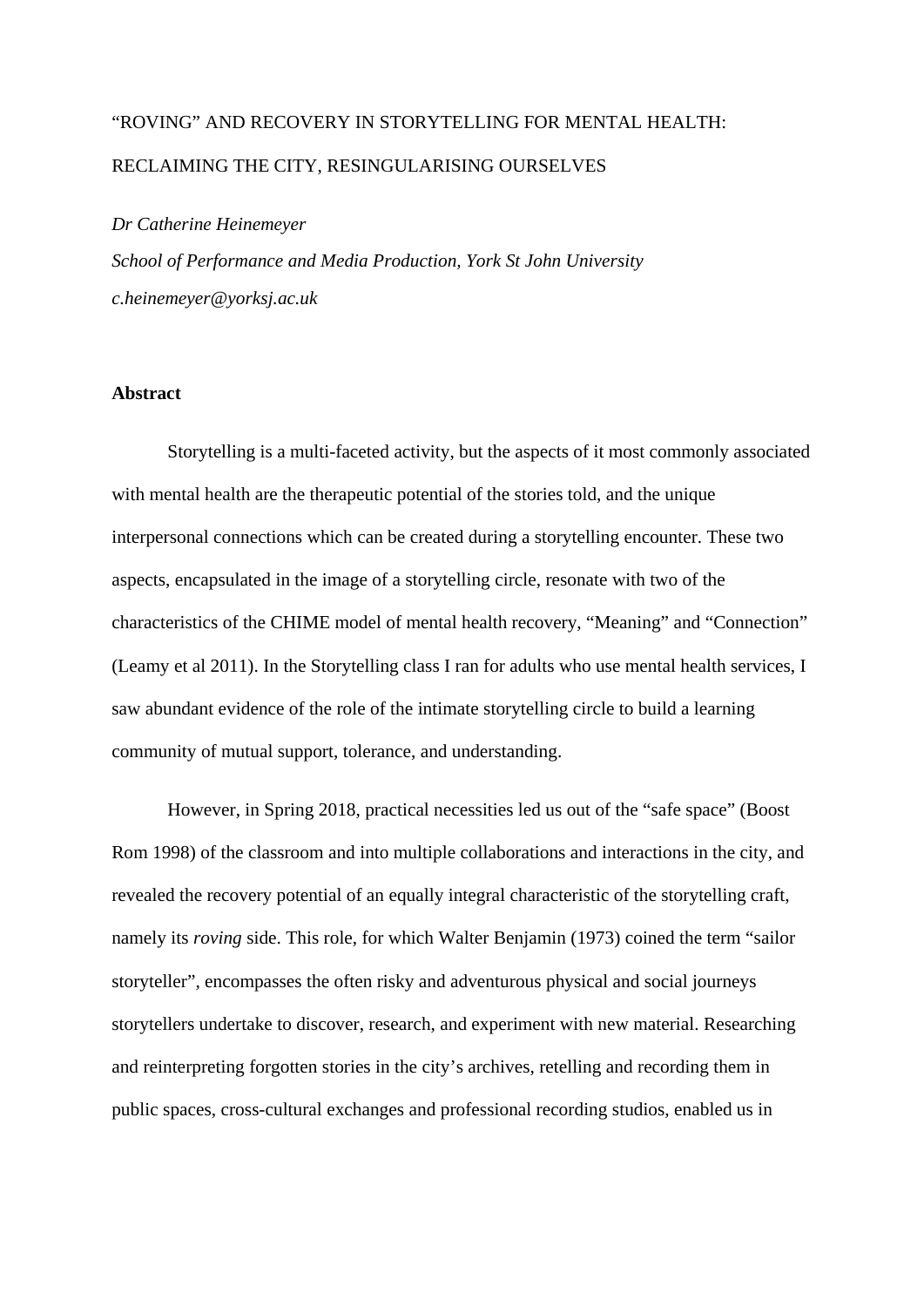small but significant ways to reclaim the narratives of our tourist city, and "resingularise" our own identities (Guattari 1995).

A focus on roving resonates with critical psychological perspectives on recovery, resisting an overemphasis on the unwell individual, and reasserting the primacy of challenging social exclusion, and aiming for a shared creative process enabling the "mutual recovery" (Crawford et al 2013) of all involved as participants or collaborators. It also suggests a future direction for research into the recovery potential of other dimensions of the storyteller's role which are less frequently explored within health settings, for example activist, entertainer or trickster.

#### **The circle or the voyage?**

There are many senses in which storytelling can be a healing or therapeutic activity. The two sides of the mirror most often sketched by reflective practitioners and analysts of storytelling are the therapeutic potential of the stories told, and of the unique interpersonal dynamics of a storytelling encounter. There are striking resonances with the CHIME acronym for the characteristics of the mental health "recovery" journey (Leamy et al 2011), particularly with its fourth word, "Meaning", and its first, "Connection". Alida Gersie (1997) documents how storymaking and storytelling facilitate both of these, helping people to make narrative sense of their lives, take responsibility for themselves and their actions, and form empathic bonds with others. For Arthur Frank (1995), there is a circular interdependence between connection and meaning, the wellbeing of the storyteller and that of the storylistener. That is, the teller shapes and shares her experience as a means of caring for the listener, who in turn dignifies this experience by the act of listening and receiving this counsel. Even the high priest of postmodernism, Jean-Francois Lyotard, recognizes the vital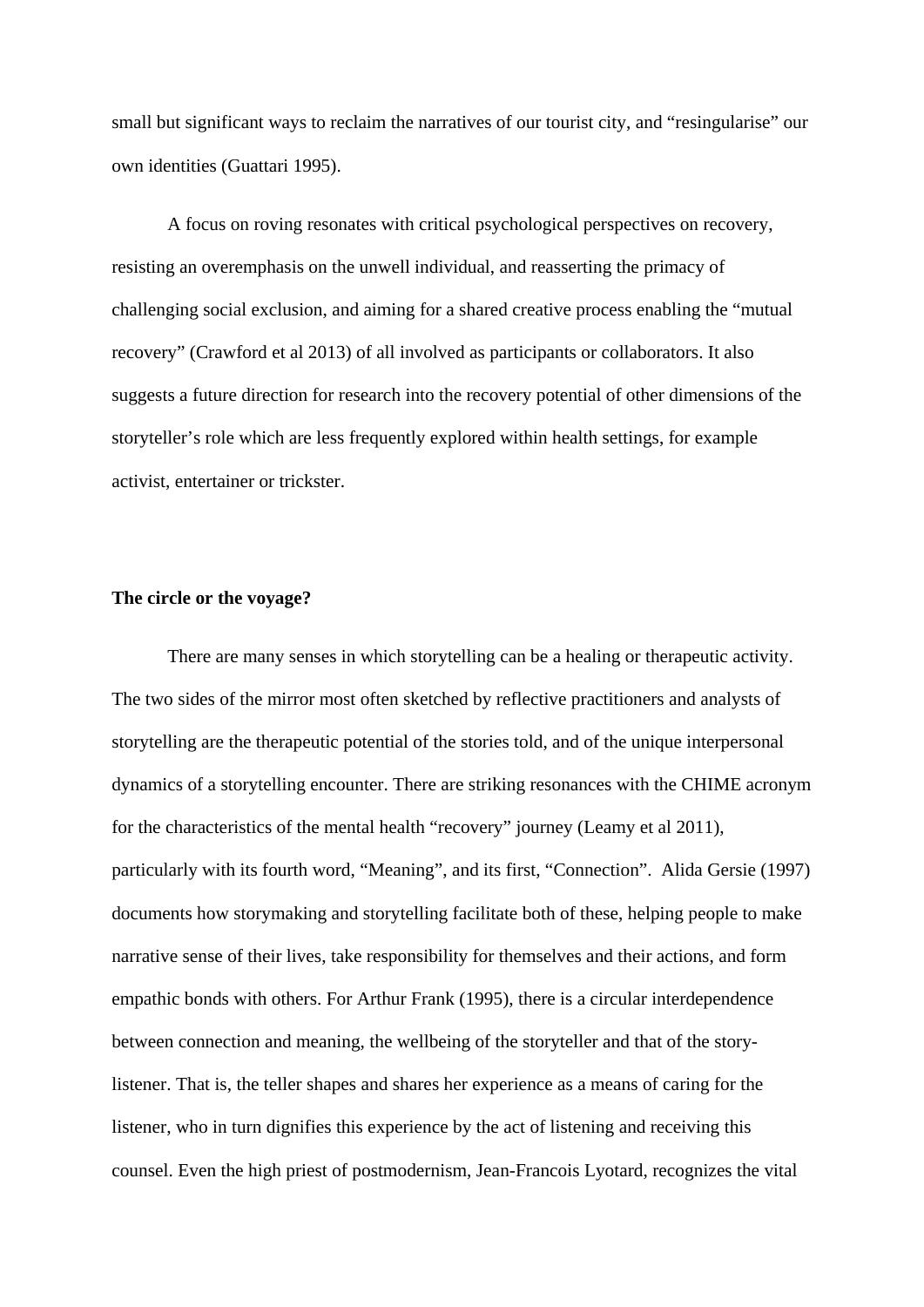connecting function of the storytelling act, when he says that a community which practises storytelling "finds the raw material for its social bond not only in the meaning of the narratives it recounts, but also in the act of reciting them" (1984:22).

These authors imply that this nexus of meaning and connection is a fundamental characteristic of the storytelling exchange, a phenomenon which may be observed to some extent whether the ostensible purpose is therapeutic, educational, or simply to pass an entertaining evening. The image it conjures is of an intimate gathering; a circle of care and reciprocity.

The fuzzy boundaries between learning, artistic and therapeutic goals are evident in the storytelling course I teach for adults who use mental health services. Although it is focused primarily on learning of storytelling skills rather than recovery from mental ill health (a distinction which will shortly be explored in further detail), I see abundant evidence of the power of this two-sided mirror of meaning and connection. When students enter the university classroom where we meet each week, they first see a circle of chairs, a visual manifestation of our aspiration to witness each other's stories – whether these are humorous and ephemeral, or of deep personal significance - and build a learning community of mutual support, tolerance, and understanding.

However, in Spring 2018, practical necessities led me to adopt a quite different approach – to get us out of the communal intimacy of the classroom and into the wide world. This gradually led me to appreciate the recovery potential of a perhaps less often discussed, but integral, characteristic of the storytelling craft. That is, not its cosy sedentary side, but its *roving* side: the physical and social journeys storytellers undertake to discover, research, and experiment with new material. This is the role for which Walter Benjamin (1973) coined the term "sailor storyteller"; unlike "farmer storytellers" sitting at the hearth of their own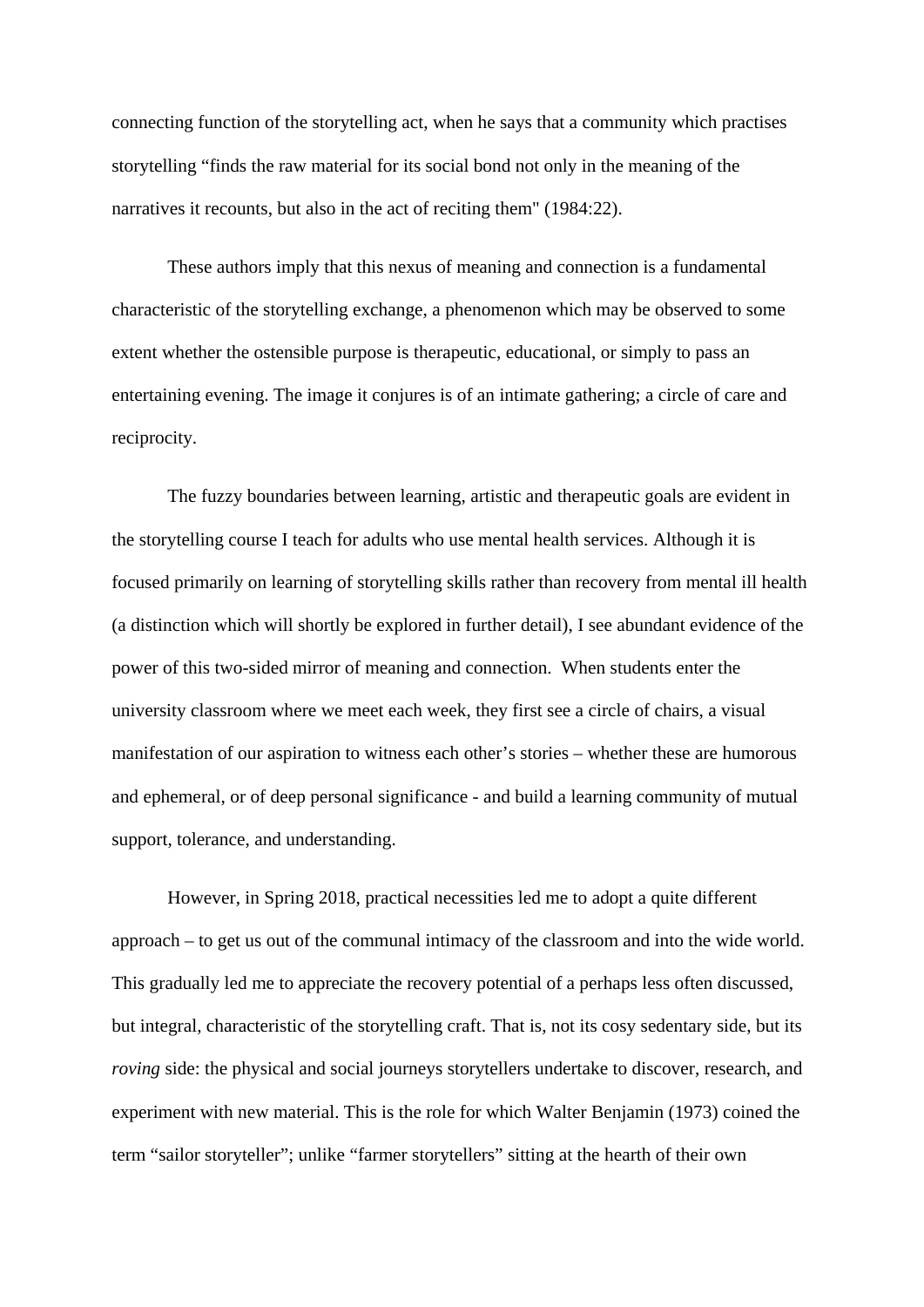established communities, sailor storytellers bring new stories and ideas from one shore to another, forging momentary connections between disparate people.

In telling the story of the course as it unfolded, I hope to show that a focus on this *roving* side of storytelling leads us to focus on different aspects of recovery, and to make a small contribution to ongoing debates around the role of the arts in the unfathomable process of recovery itself.

#### **Seeking the shape of recovery**

The concept of recovery has become increasingly established as a paradigm for mental health services in the UK and many other OECD countries (Crawford et al 2013, Mental Health Taskforce 2016) since the turn of the  $21<sup>st</sup>$  century. With its emphasis on community-based care, patient voice and supporting people to live meaningful lives despite their diagnosis, it is often posed as a counterpoint to purely biomedical approaches to mental ill health, which stand accused of pathologising individuals and failing to find answers to the most intractable mental illnesses (Crawford et al 2013).

However, perhaps inevitably in relation to a concept so intertwined with our understandings of human flourishing and purpose, recovery is a highly contested notion. Spandler et al point out that "there is no clear consensus within the mental health community about what people are recovering from, what the process of recovery is, or what the outcomes of recovery should be" (2007: 791). Leamy et al's aforementioned CHIME model (2007) has clarified this to some extent, as evidenced by its adoption into mental health policy.

Yet this very mainstreaming has generated a more fundamental critique of the recovery paradigm from critical and community psychology. Despite its origins in patient advocacy groups such as the 1970s antipsychiatry and survivor movements (Crawford et al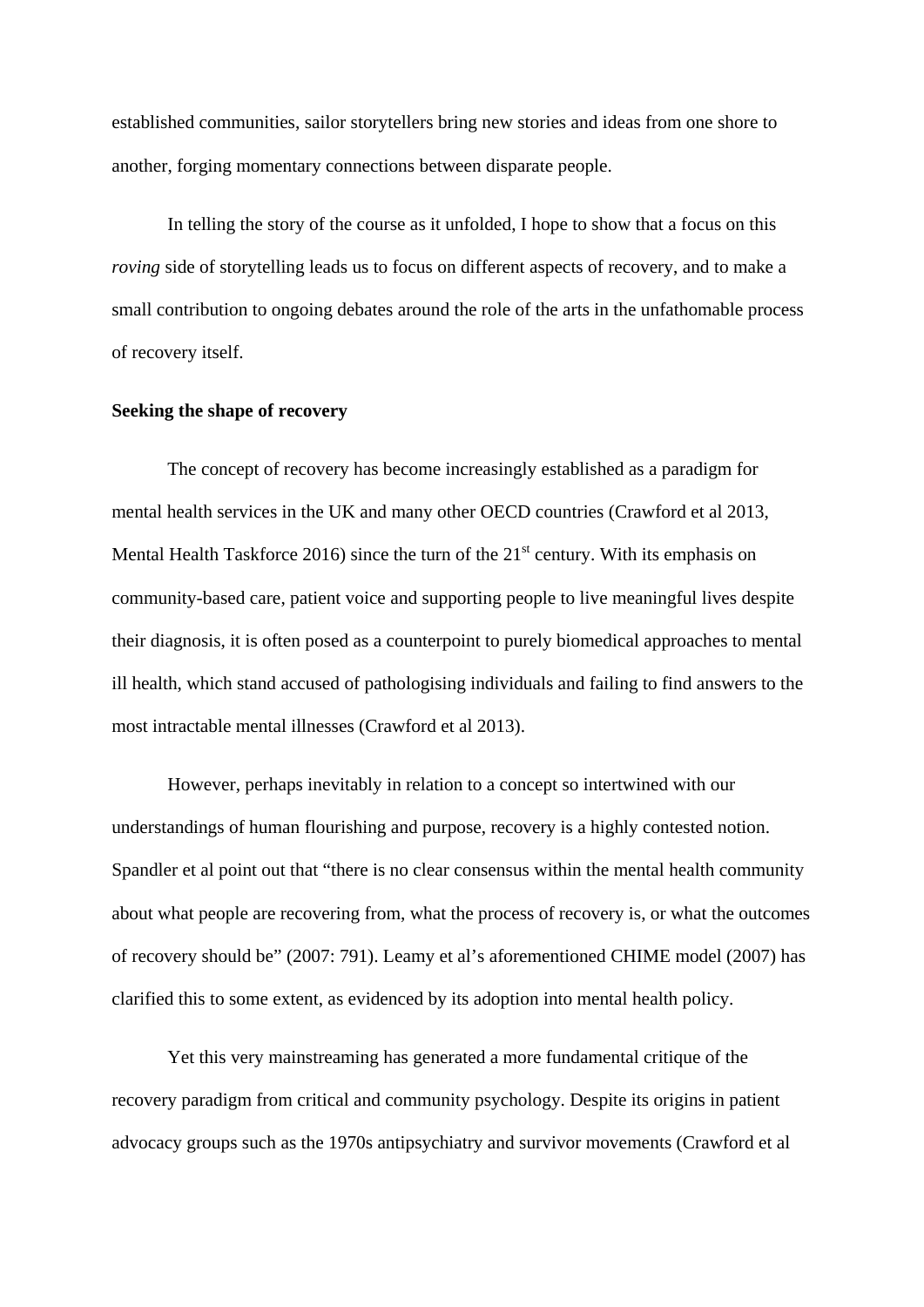2013), who emphasized the impact of social and economic injustice on mental health, recovery has arguably been deployed by neoliberal agendas to neutralize the collective political power of those who are mentally unwell. This paradoxical situation is eloquently explored by Harper and Speed (2012), who highlight the rhetorical complex of ideas of recovery and "resilience" which can place the responsibility for becoming well at the door of the individual, denying (or taking as unalterable) the contextual root causes of mental distress. Indeed, for those whose thinking is informed by critical psychology, the concept of recovery has largely been superceded by the *Power Threat Meaning Framework*, recently published by the British Psychological Society, which posits mental distress as a "meaningful, functional and understandable response to life circumstances" (Johnstone and Boyle 2018:6). This framework gives special attention to the interaction between narrative, meaning and empowerment, suggesting that

patterns underpinning individual and group experiences of distress will be inseparable from their material, environmental, socio-economic and cultural contexts, and that alternatives to diagnosis need to recognize the centrality of meaning, narrative, agency and subjective experience. (2018:6)

Other researchers argue that the concept of recovery remains useful, to the extent that it remains focused on the wider societal context of people's lives. Particular aspects of recovery which have been neglected, according to Saavedra et al (2018), include the needs of those with serious mental illness to rebuild their identity, to move beyond clinical contexts towards a normal everyday life, and to develop "a sense of control of their own lives not only regarding symptoms and condition management, but also about other aspects of their life such as employment, housing, and interpersonal relations" (2018:905). Such an approach unavoidably engages with questions of social inclusion and impinges on the conditions pertaining to the wider community.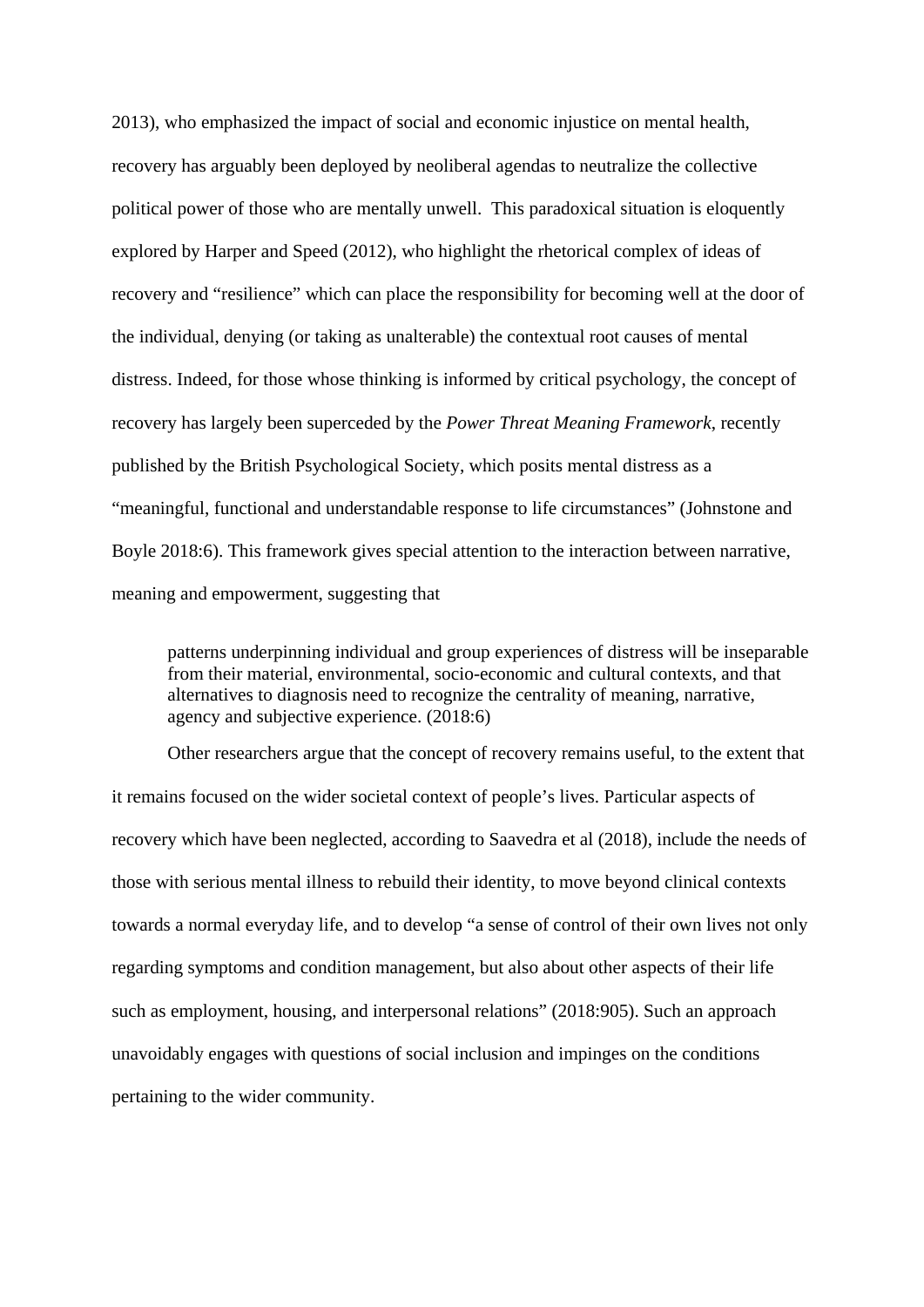A further valuable proposal to keep practice true to these principles is made by Crawford et al (2013) and Saavedra et al (2018). Their research programmes explore how, rather than setting up a binary opposition between mental health service users in need of recovery, and carers, professionals and other social actors who "recover" them, we might understand recovery as a reciprocal process recognising the needs of all these groups for renewal and development. Crawford et al propose that society should provide spaces for this "mutual recovery", and suggest a particular role for the arts in this:

creative practice could be a powerful tool for bringing together a range of social actors and communities of practice in the field of mental health, encompassing a diversity of people with mental health needs, informal carers and health, social care and education personnel, to establish and connect communities in a mutual or reciprocal fashion to enhance mental health and wellbeing. (2013:55)

These two proposals – to keep the principle of social inclusion at the forefront of practice, and to aim for a shared creative process enabling the mutual recovery of all involved – may be useful guides for arts practitioners in mental health contexts, so as to ensure that we are facilitating the flourishing of participants, rather than complying with a co-opted version of the recovery paradigm. In particular, this conception of recovery challenges the idea that we should always enclose our practice with vulnerable people within a safe or otherworldly space, at one remove from the outside world. While this may often be valuable and necessary, we might be mindful of Boost Rom (1998)'s critique that "safe spaces" can limit the learning and critical thinking that occurs at the interface between self and world. Our practice might help participants build bridging social capital beyond their peer group of fellow mental health service users, as well as bonding social capital within their group – although only, as Spandler et al (2007) emphasize, where participants themselves desire and feel ready for such forays. This may mean being led by the creative process that evolves within a group, and the explorations and statements participants wish to make in their creative work, rather than by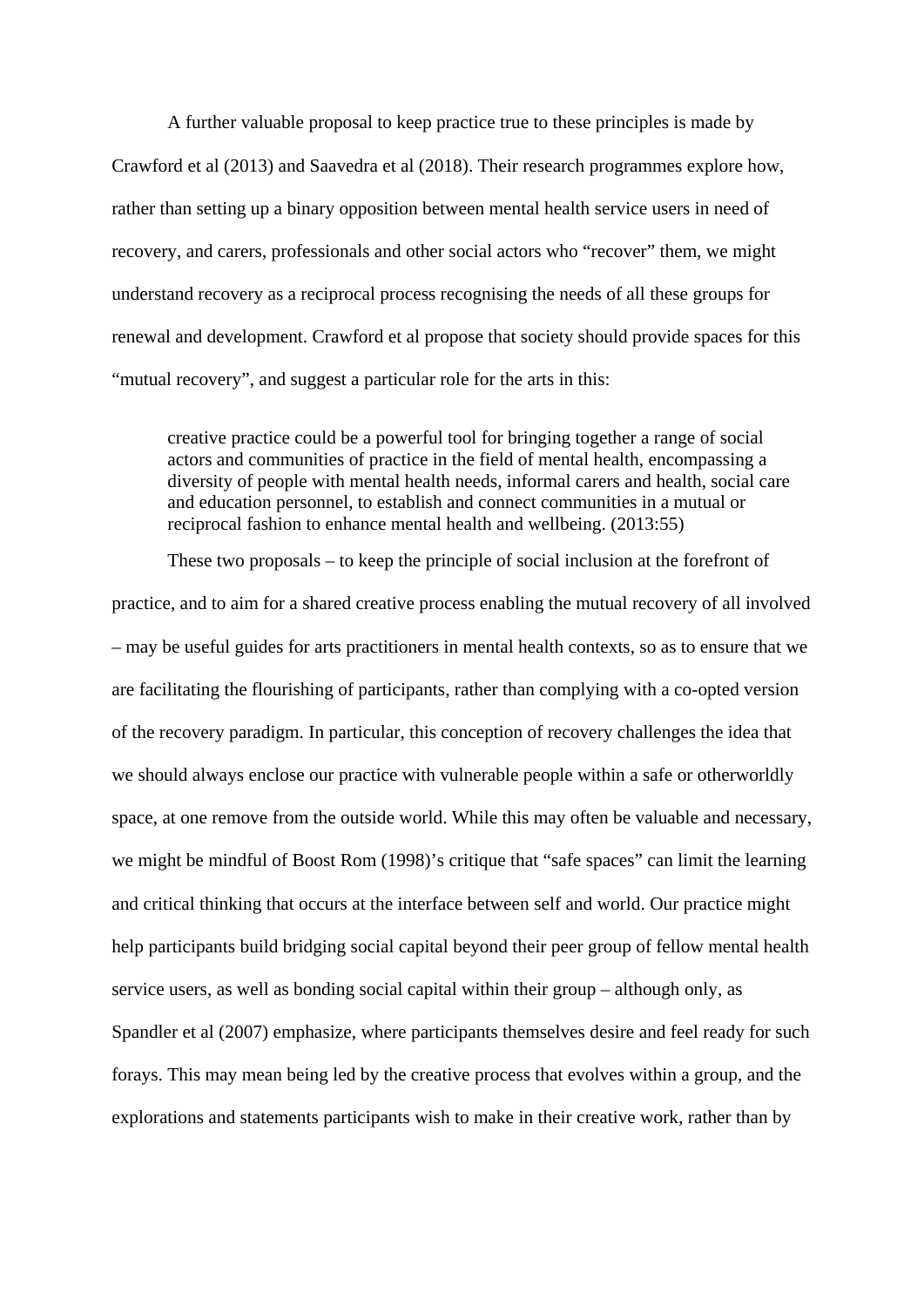unchallenged notions we may hold as to the therapeutic value of the intimate storytelling exchange.

There are clear resonances with the debate between 'affect' and 'effect' within applied theatre. James Thompson (2011) argues that participatory arts work is often led by funders' or hosting institutions' stated aims to achieve particular outcomes or "effects", yet artists complying with these agendas risk compromising the "affective", unpredictable, emotional engagement in which lies the true power of art. Effect-focused work, within mental health, may also fix participants in the role of *person in need of recovery*, inhibit them from taking creative risks, or limit the range of their artistic exploration and achievement. Thus, paradoxically, the arts opportunities which are most conducive to people's recovery from mental ill health (in the amplified sense discussed) may not always be those which explicitly aim for it.

It is this understanding of the oblique relationship between learning, artistry and wellbeing that underlies the aims of the organisation in which the storytelling course was located, Converge York, as I shall now briefly outline. This article then continues to tread a similarly oblique line, analysing an educational course through the lens of its recovery potential, and discussing what this might contribute to our understanding of recovery.

#### **The context for the journey**

Converge York is akin in many ways to a Recovery College (Oh 213; Cameron et al 2018), in that it provides free educational courses for adults who experience mental ill health, aiming to contribute to their recovery and enrich their lives. Its enduring success in doing so (Converge York 2017) is such that it is jointly funded by the regional health trust, Tees, Esk and Wear Valley NHS Trust, and York St John University. Its emphasis, however, is subtly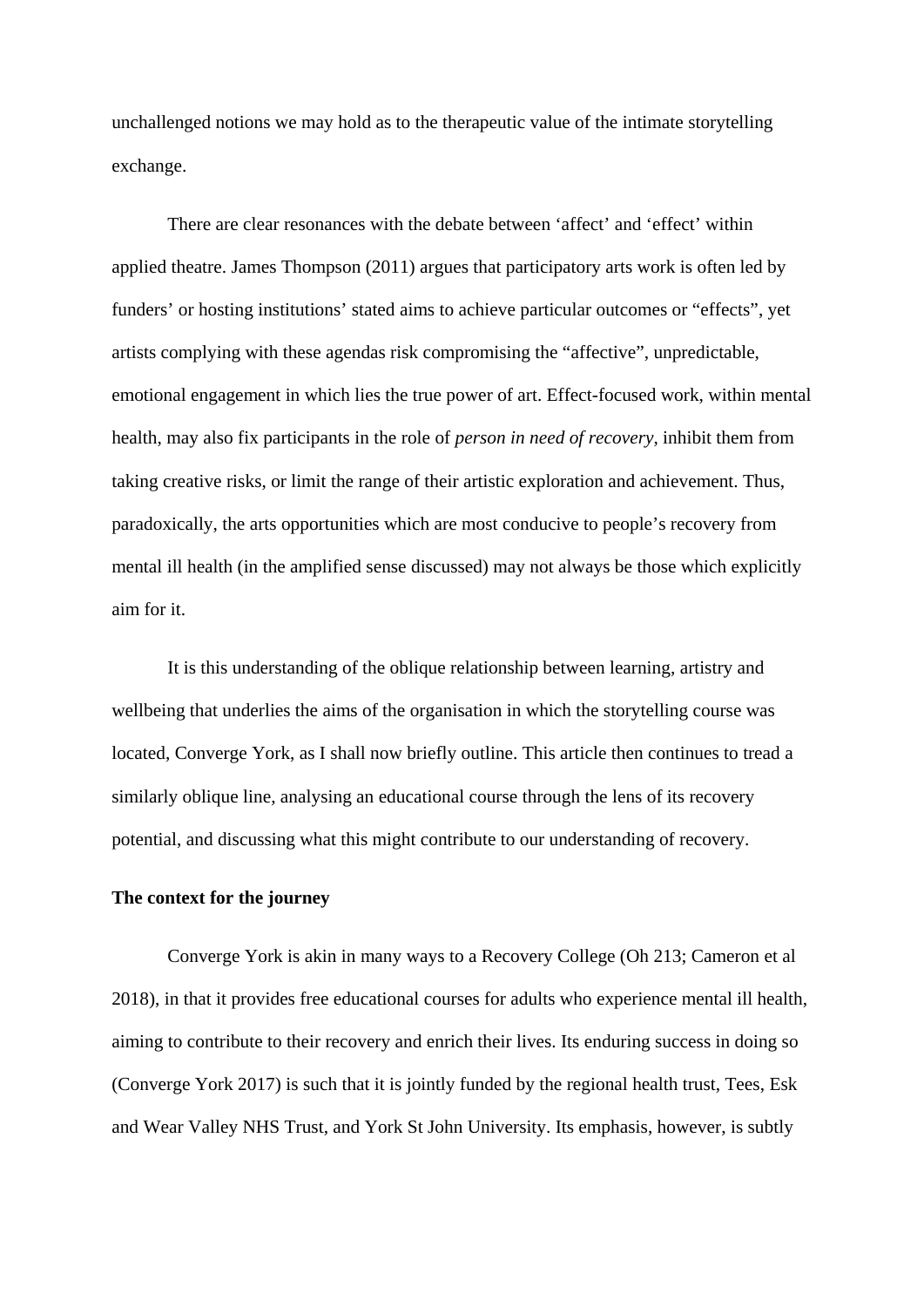but vitally different. Recovery Colleges primarily offer courses overtly aimed at building wellbeing such as Building Resilience, Living with Bipolar or Mindfulness, and

focus directly on helping people (students) pursue their preferred life goals by focusing on their strengths, encouraging them to develop their own understanding of their difficulties and further develop self-management and other skills and resources (Meddings et al 2015: 212)

In contract, Converge's courses are in arts, sports, or research disciplines, and largely taught in a university setting (York St John University) by specialists in those subjects. Students are treated as university students, actors, or researchers, as appropriate, often remaining part of Converge for many years, and developing their roles within the organisation. Converge evaluates the impact of its courses less by their success as health interventions, than by the artistic or educational progress made by students, and their progression to act as peer mentors, assistant tutors, tutors, performers or ambassadors for the organisation. The organisation itself has grown and evolved to offer more challenging opportunities to these longer-established students, including a semi-professional theatre company (Out Of Character Theatre Company) and paid work opportunities.

There are tensions in this way of working. In some ways, we might not see a university as the ideal setting, or *student* as the ideal role, for a participant who lives with long-term mental ill health. Universities seek to promote independence, challenge, rigor, and developing professionalism. They are not safe and therapeutic environments, although they may offer what pastoral services they can. Converge generally seeks to mitigate these risks and challenges by providing a more nurturing, supported and predictable environment than typical university courses.

Yet in the spring semester of 2018, in the Storytelling course, creating an intimate circle of mutual support and connection proved impossible, and we had to go off piste. Necessity, as my notes record, proved to be the mother of invention: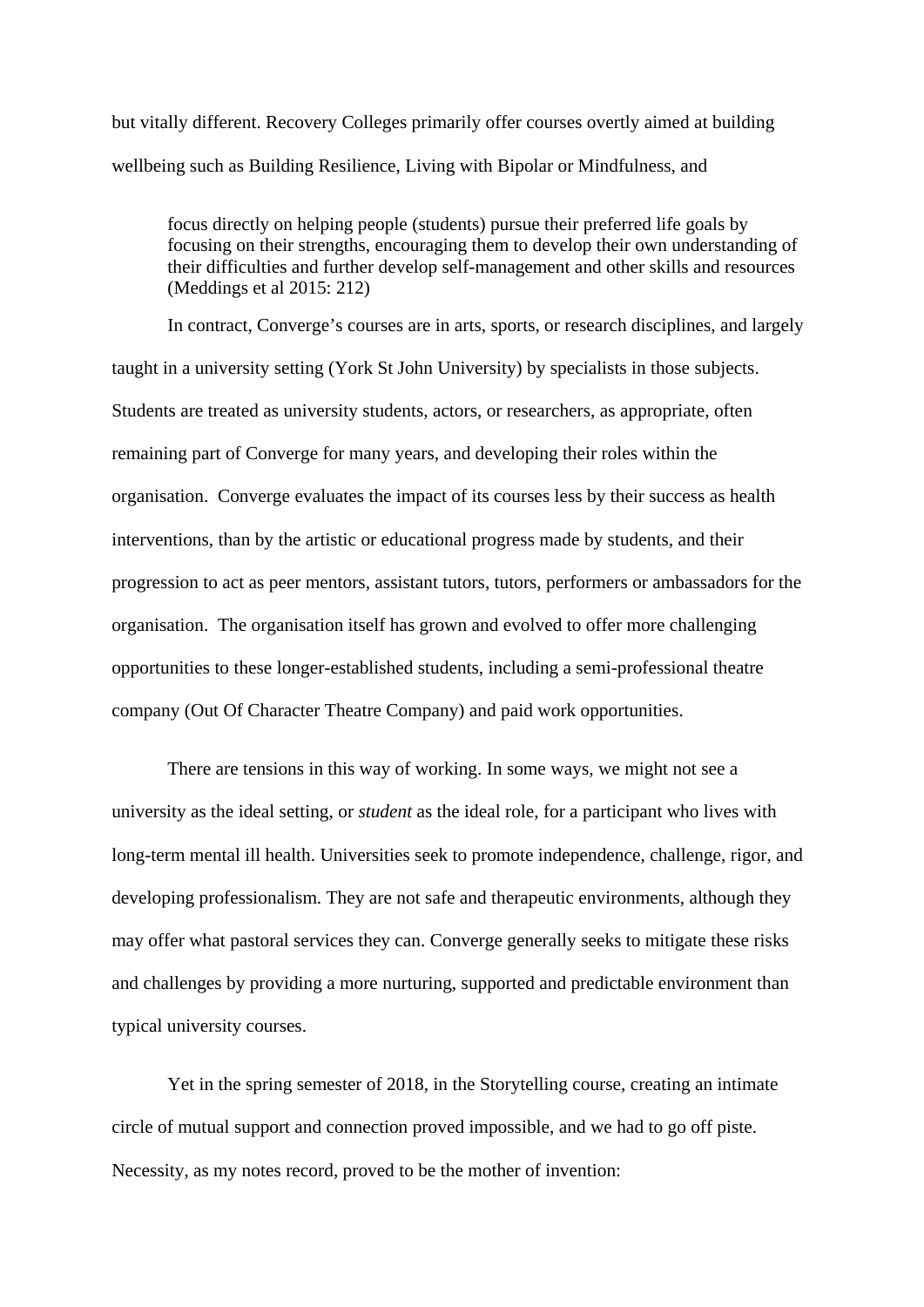*As we gather for the first session of the new semester, I look around the room. It is immediately apparent that the student group is more diverse than any previous group, ranging from seasoned and talented established students, to uncertain new students with, in some cases, both physical and cognitive impairments. We move into our warm-up games and it quickly becomes apparent that working on storytelling activities together will stretch some beyond their limits, while I can see frustration with the slow pace in the eyes of others. We need to make space for different people's abilities and interests – we need to open the windows and bring in some outside air! I introduce the theme which last semester's student group has chosen for this semester: "An alternative history of York". I find myself giving thanks for this topic. I tentatively suggest that this will require us to get out there into the city, and looking around the room I see many nods.* 

To make sense of the journey on which we embarked, I will draw on Felix Guattari's (1995) concept of "resingularisation", and Petra Kuppers' (2007) discussion of how storytelling can reclaim spaces for marginalized people and challenge narratives of exclusion. I will argue that it may be in these adventurous moments that people find chances to resingularize their identities – by simultaneously reclaiming the place they live in. I felt the whole group developed a similar understanding of what we were doing, even if they did not feel the need of theory to explain it. For this reason I will follow Kuppers in employing as my chosen pronoun what she calls the "precariously positioned 'we'" (2017:34), even though it is I, like she, who hold the academic singular voice. This will hopefully become evident in some of the words which group members have volunteered to include in this essay, and the vignettes from the course which I include throughout.

#### **Resingularisation and tactics**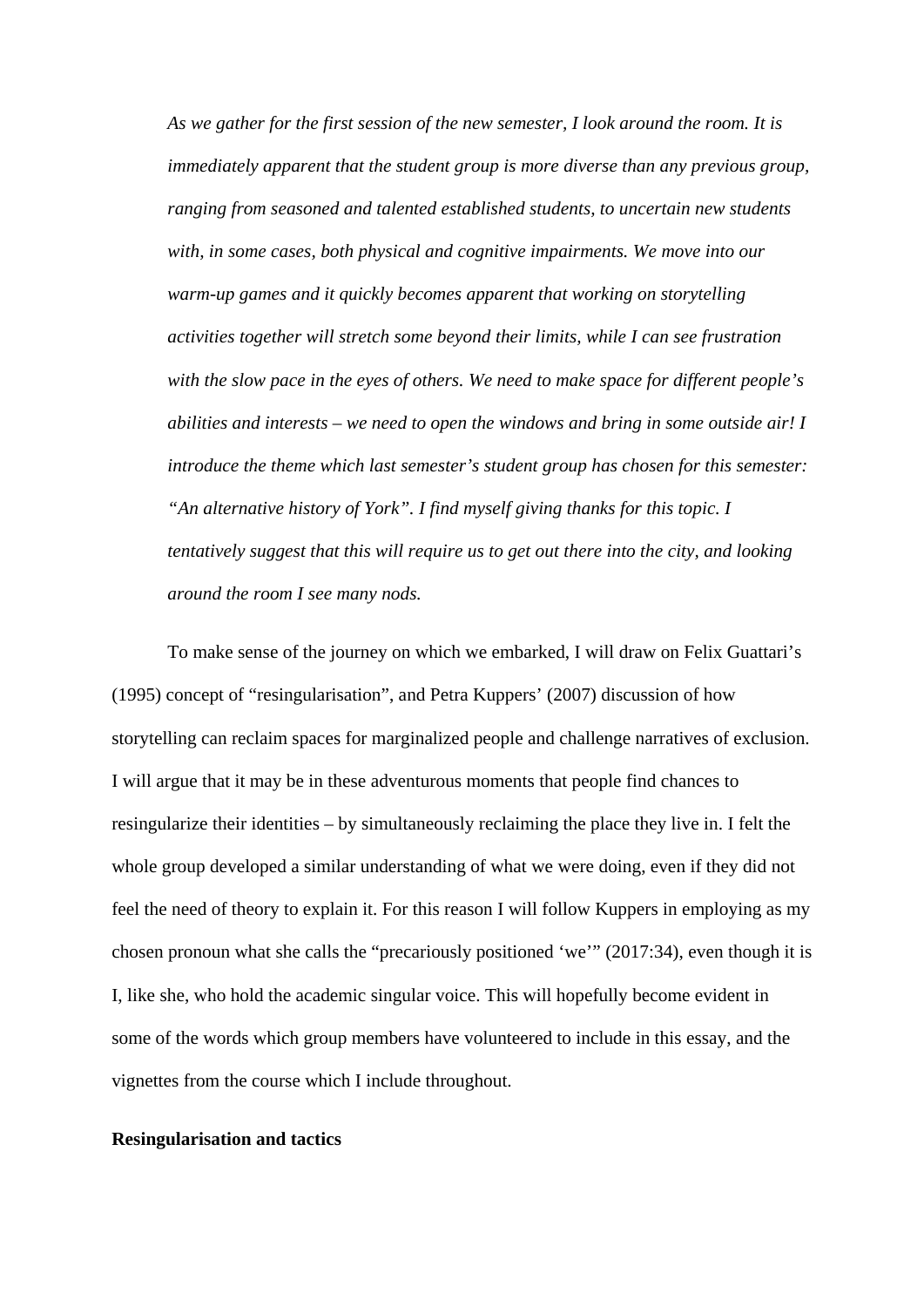*We arrive in ones and twos at the City Library. We can't go up to the Archives as planned because some of the group cannot climb stairs, and the lift is out of action the council can no longer afford to maintain the building. So we enter an oakpanelled ground floor room and the archivists bring down box upon box of leatherbound documents, resting them on pillows in front of us. Turning the pages slowly and carefully, we uncover tiny fragments of other people's lives, in court records and Poor Law applications. Perhaps this is the only trace that remains of Mary-Ann Leckenby of Clifton, aged 18, arrested in 1896 for indecency, or Jacob Hoare of Petergate, aged 89, "blind, destitute and helpless", awarded a week's ration of mutton. Was it our imagination, or did the prison chaplain betray a great deal of sympathy for Harry Fellowes, 19-year-old first time thief of "fancy socks" from a city centre laundry, in the scanty few lines he wrote about him? And was the Poor Relief the only avenue for help open to Michael McGlowan, the head of a Walmgate family reduced to foraging for brambles after his work as a navvy ran out? We scribble notes, draw each other's attention to surprises.*

Felix Guattari's (1995) concept of resingularisation emerged from his clinical work with psychiatric patients, where rather than seeking to heal their symptoms, he sought to expose them to new relationships, activities, and possibilities. In trying new things, with new people, in new places, using their bodies and their minds in different ways, people constructed

complexes of subjectivation: multiple exchanges between individual-group-machine. These complexes actually offer people diverse possibilities for recomposing their essential corporeality, to get out of their repetitive impasses and, in a certain way, to resingularize themselves. (1995: 7).

This was, he said, an artistic process rather than a medical one: "One creates new modalities of subjectivity in the same way that an artist creates new forms from the palette"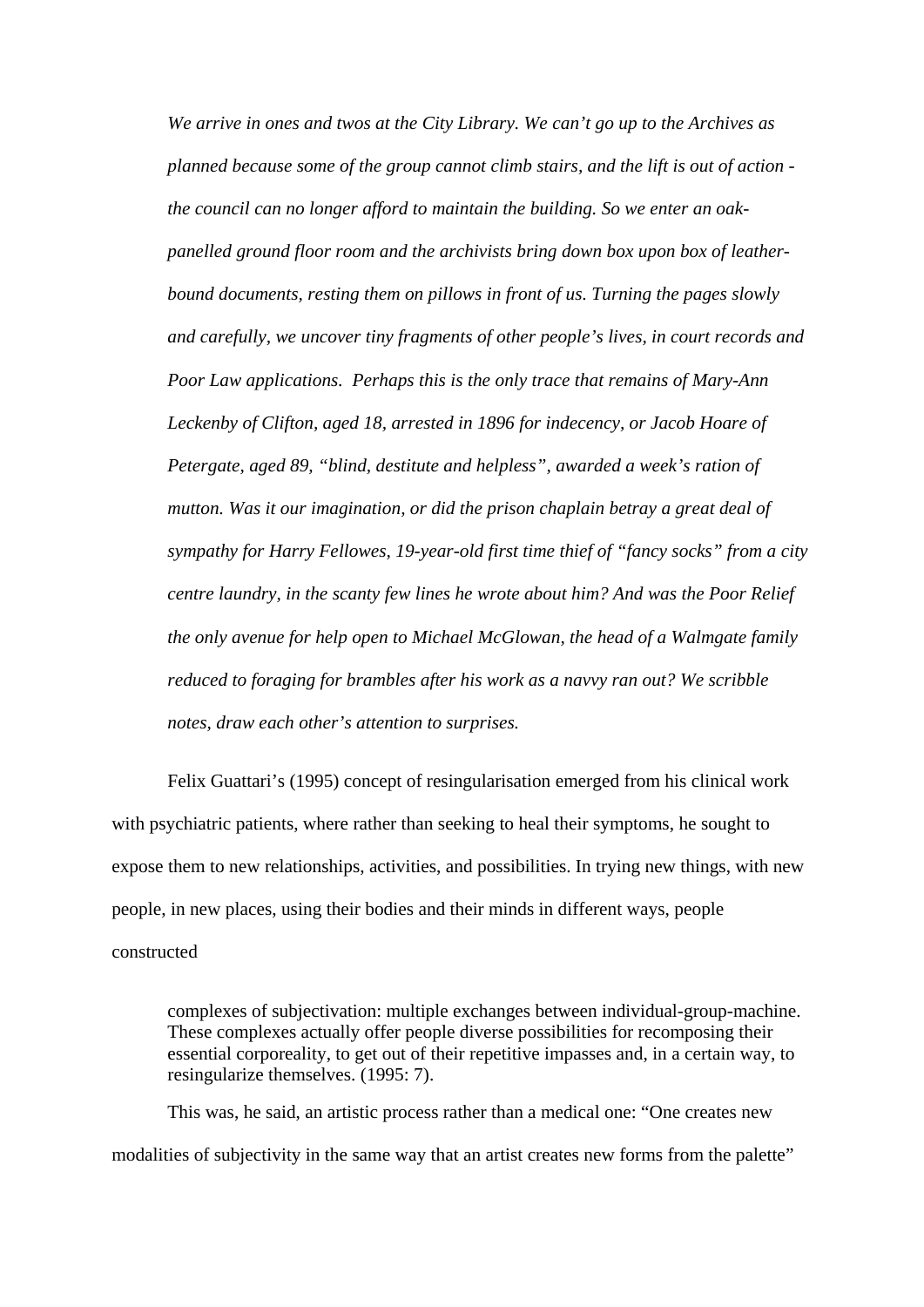(1995: 7). Guattari observed that in this way people could develop conceptions of their identity and selfhood that were singular, unique and full of potential, not confined to subjectivities imposed by capitalist economic and social relations, such as *patient*, *failure*, or *unemployed person*. Rowe (2015) refers to something similar when he describes how Converge York students grow beyond the "mental illness identity" towards more positive and generative identities.

Thus, just as important as the buried stories we were seeking out and celebrating was the new story, or complex, of ourselves as a group of researchers in the Archives. Over the coming weeks, several students revisited the Archives independently, and pursued other information sources elsewhere, to follow up on lines of research. One student, who became deeply drawn into archival research into some of the city's lesser-known historical figures, and recorded authoritative versions of these stories for posterity, told the class around this time, "This is making me fall in love with York all over again". Both as a group and individually, we inhabited different spaces in the university and the city, both literally and metaphorically.

#### **Writing on the city**

*We meet at a junction of two pedestrian streets in the city centre. Two lecturers from the university's Music Production staff join us with mics and recording equipment. It is difficult to get the wheelchair across the cobblestones, or find convenient places to sit and rest. We lead each other on a slow, trailing story walk within the city walls, visiting each of the spots where our stories may have taken place, telling and recording their histories. We tell them in loud voices: in this attic lived (and died) the destitute Jacob Hoare, maybe. This is probably where the hen wife manufactured her "miraculous" spiritual eggs and sold them to unsuspecting people at a premium. In*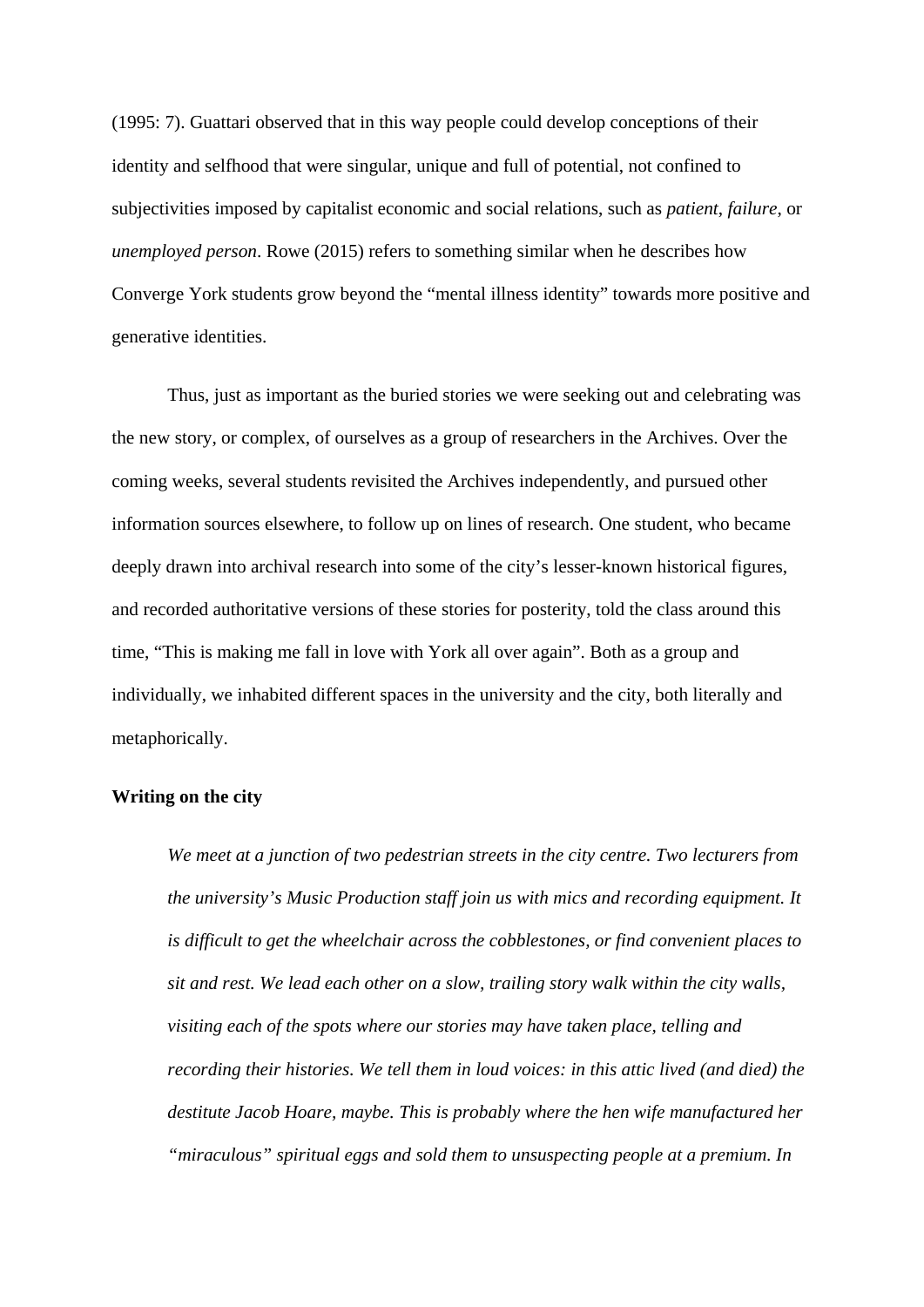*the gardens of the Minster, recording gossip of Roman York, we are challenged by a frostily polite member of the Minster Police. We should not be recording here unless we are university students, she says. We reply that we are indeed a group of students. One cannot tell what students look like, these days, she replies, and speaks into her radio as she retreats.* 

York is a tourist city. The stories that are told of it are well-rehearsed, time-honored, neat and confident. Yet the fragmentary stories we uncovered were usually prosaic, occasionally salty and sometimes heartbreaking. We sometimes had a sense that these stories needed us in particular to tell them. One particular entry in the prison chaplain's books documented an elderly man, of no fixed address, arrested for threatening some boys with assault after they teased him in the street. The chaplain noted that the old man was a veteran of the Crimea and "not quite right in the head". We felt that, had he been around today instead of in 1892, he might have joined our group and had some great stories to tell. In between the lines recorded in these documents we hypothesized, imagined and superimposed our own memories until we felt the characters return briefly to life.

Beyond simply voicing the possible stories of these protagonists, we placed each of them in a particular street or building, giving them as much reality as could be afforded to these otherwise forgotten people whose personal tragedies had made so little mark on the city.

In this sense our work resembled that of performer Petra Kuppers (2007) and the group of disabled and mentally unwell women with whom she collaborated in various sites around a National Park. The public images of the pastoral landscapes where they worked rarely include poor, diverse and marginalized communities, except as picturesque relics of a long-gone past: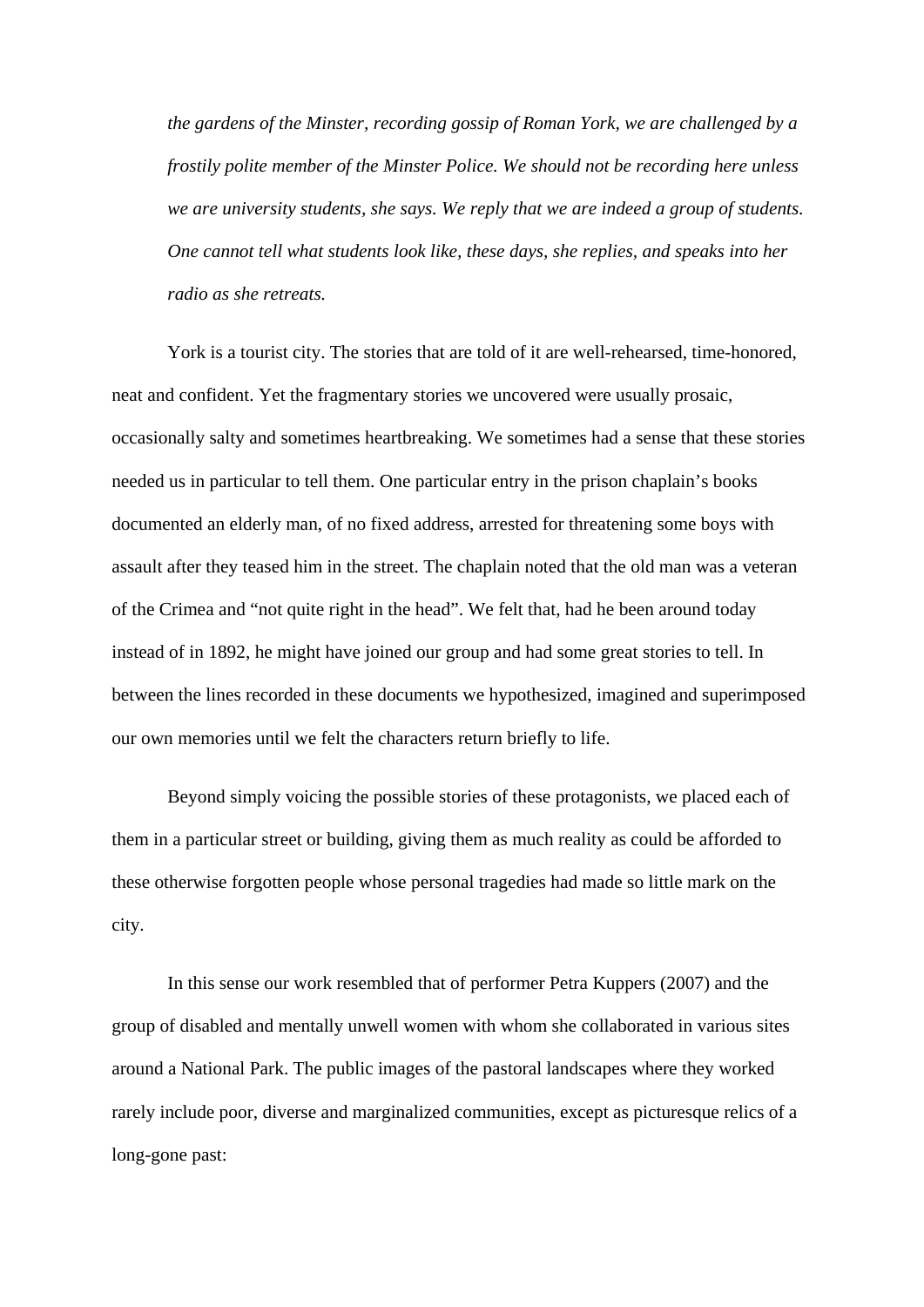Both the fiercely national and the bucolic image rely on segregationist and exclusionary concepts of community, on a single vision that references historical origin and continuity…But how can a community politics that keeps openness, provisionality and respect for difference alive be mobilized? (Kuppers 2007: 37)

Kuppers' group decided to use the celebrated legends of the area as their raw material, rewriting and staging the stories of supernatural creatures to include echoes of themselves. Like Kuppers we wanted to write on the landscape of the city, using our found "legends" to reclaim it for ourselves. As Kuppers points out,

The absolute rule of 'history' as a monolithic discourse…is put into question by the power of the minor story, the legend…Legends have an important function in this desire to make a space out of a place, making it human-shaped, habitable, weaving it into the practise of the everyday. (2007: 40)

Kuppers links her group's work to Michel de Certeau's (1984) understanding of the city as a "grid of discipline" maintained by authorities, which nevertheless can be undermined by everyday practices of walking, talking and storytelling which "momentarily, locally, impact on power structures...People get away with things" (Kuppers 2007: 40). We too "got away with" recording in the Minster Gardens and temporarily claimed it for ourselves and our minor stories.

#### **Bridging and hosting**

A chance conversation with a tutor of English as an Additional Language led me to invite her class of Japanese visiting students to come and visit us for an exchange of stories of our respective home cities – linking to our theme of alternative histories of York. The ESL department, like Converge, has a special status in the university and a somewhat marginalized one. Their tutor informed us that many of these students rarely had the opportunity to speak to a local person other than their tutors. In an article for the Converge newsletter, one student described the exchange as beginning with nerves on both sides:

*Initially, we were all a bit shy and nervous, but after ten minutes of warm-up activities, we were all smiling and laughing, ready to exchange our stories.*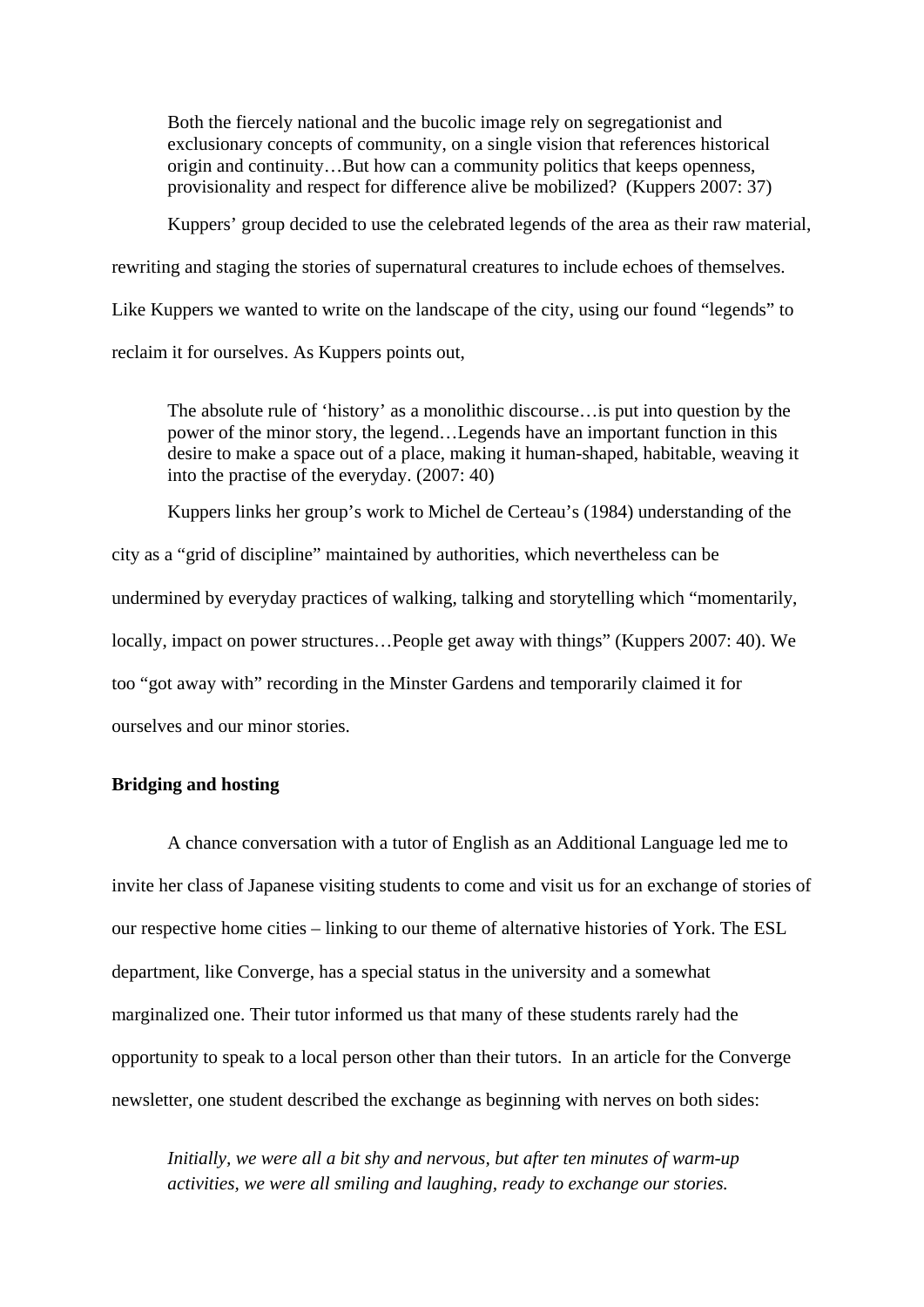*The Japanese group had spent the last six months living with families in suburban York. Our stories offered them a glimpse of other places and people. They heard tales of The Knicker-Thief of Belfast city, of sexual awakening in very old fashioned Irish Dance Halls, where the boys were perfect gentlemen and the bouncer was a Catholic priest (the idea was to keep you IN, not out, and any couple wanting to go out for "air" were slapped and sent back in!)*

*We shared our varied experiences of British childhood: growing up in a forest, or a sweetshop, camping in the woods without any adults.*

*From our point of view, we learnt so much about Japan that we didn't know. We met people with hectic lives in Tokyo, people who lived in the countryside, in villages or towns. One boy's story was of his dream to learn English, of his pride in his achievements and his ambition to go back home and become an English teacher. A girl recalled a normal school day when an earthquake hit. Pupils giggled under desks as the walls rocked and the classroom floor buckled as if they were in a storm at sea.*  [...] All in all, we loved them! It was a fabulous experience and we hope to repeat it *in the future. (Durkin 2018)*

This storytelling exchange not only required substantial boldness from the Converge group, but also placed us in the role of hosts. The Japanese students visited our classroom, and the responsibility for putting the group at ease lay primarily with  $us - in$  Guattari's sense, creating another configuration, or "complex of subjectivation".

#### **Lifting the lid**

It is often tempting in participatory arts practice to construct narratives of redemption, which posit a storytelling or arts project as having had a transformative or healing impact on participants. Doing so risks reinforcing the invisible "lid" which often operates within community arts work. That is, within many targeted arts projects for vulnerable or marginalized groups, the label *participant* can act as a kind of glass ceiling, carrying the implication that those individuals are unlikely to transcend the role of participant to become, say, artists in their own right (Heinemeyer 2017). I have suggested elsewhere (Heinemeyer 2017a) that it is vital to understand those participating in our projects as having their own *practice*, to which they bring multiple prior resources, interests, commitments and agendas.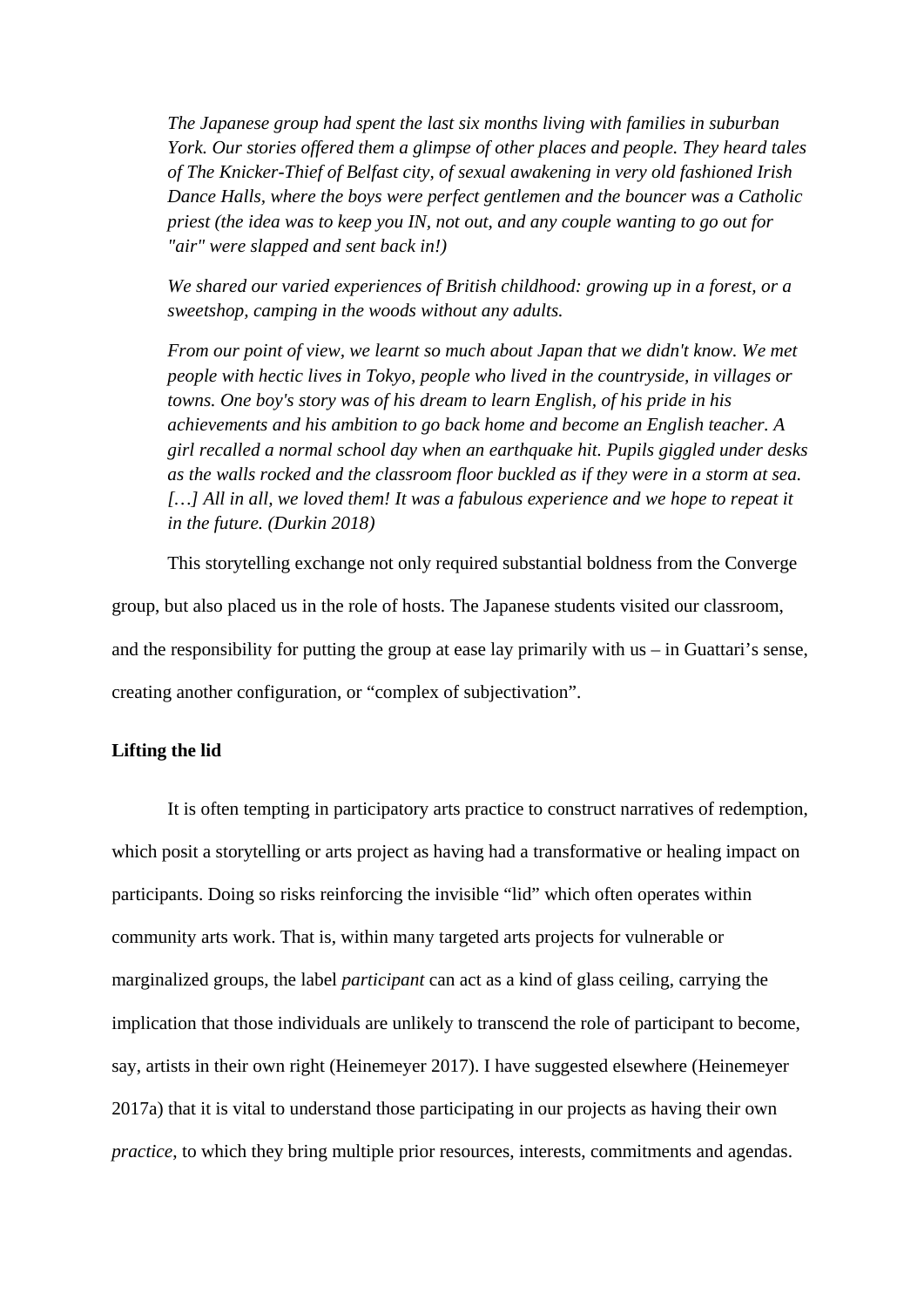The role of the facilitator then becomes one of cultivating an atmosphere within which these resources can be harnessed, and providing opportunities for individuals' practices to intersect and collaborate.

Inevitably this means that some will attain much higher levels of performance than others, and some may act in informal or formal support roles:

*We present ourselves at the Music Production studios for our first recording session, to capture our stories for posterity. We want to make an alternative map of York, where people can click on a place to hear some of its forgotten stories. Each person has planned the background music and sound effects which will enrich their story. Some stand confidently at the mic in the recording studio. One student, acting as teaching assistant, helps another as he records his story using the roving mic. A drama student, who has joined us as a volunteer, is outside the studio helping a shy student to practise telling her story. One student, John Manson, recruits two others to join in a performance of his story-poem, a sequence of haikus in the voice of the destitute navvy, Michael McGlowan. They go upstairs to the editing suite to refine it with the help of some Music Production students.* 

John Manson, already a social policist and talented poet, went on to co-facilitate the following semester's course, as have other students in the past. John's description of his research and writing process illustrates his own personal agenda in becoming involved in storytelling, and how it linked into the group's wider project:

*I worked off the assumption that Michael had come to England to work as a navvy on the canals originally and then working on the railway tracks around Yorkshire to eventually settle in York. I did some research and discovered that York was a destination for many Irish emigrants and they did a lot of the stevedore work around*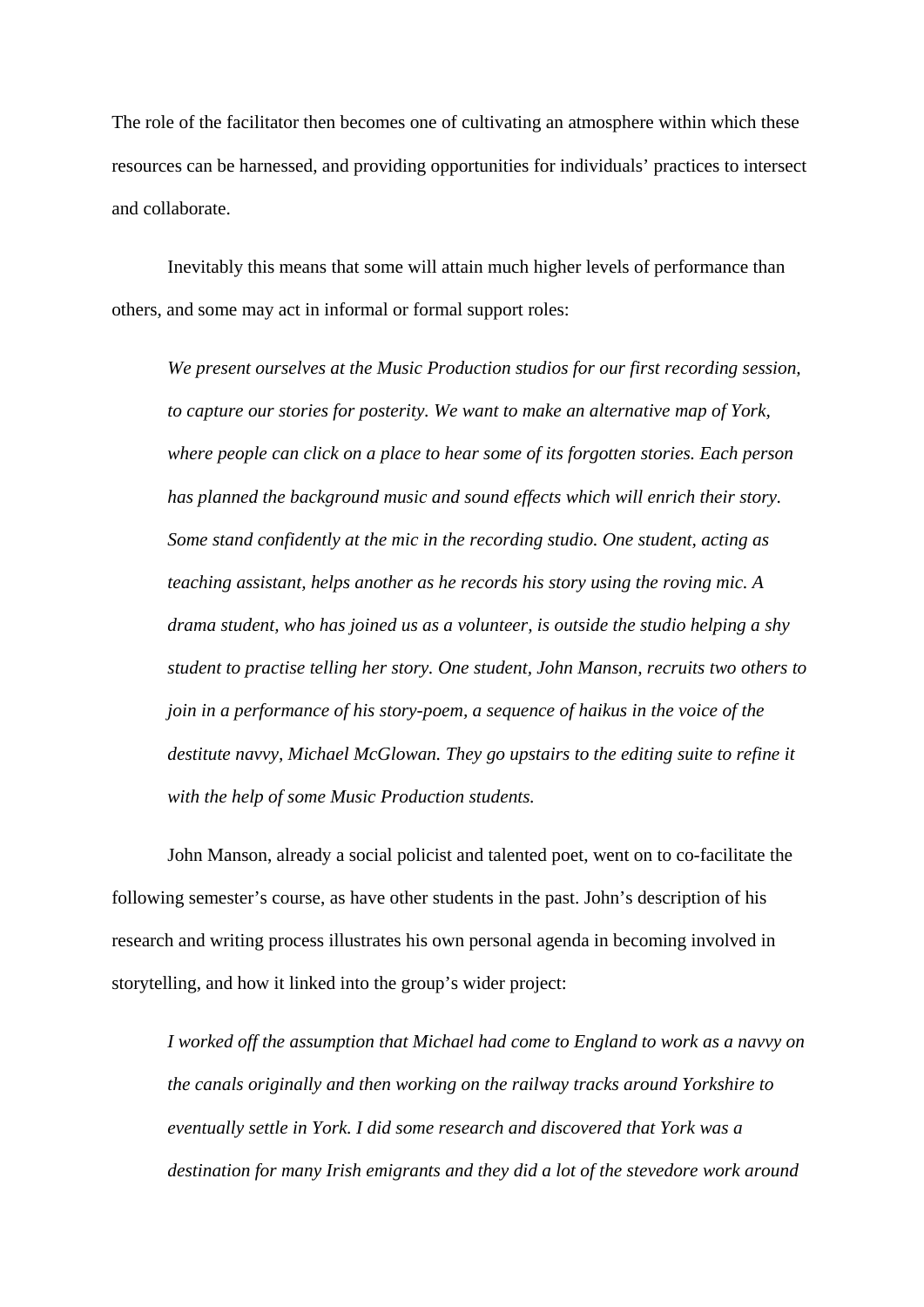*the old Ouse dock areas and many settled in the local slums. At the time there was a big push on for "indoor relief" (workhouse) across England but many in the north kept the outdoor relief going because of the risk of riots as whole families didnt want to be in the workhouse! I loved looking into the hidden history - as a social policist I've always had an interest in the 1880s, lots of radical ideas around at the time. Jeremy Corbyn (and me) would have felt at home in those times!* 

MICHAEL McGLOWAN, by John Manson<sup>[i](#page-23-0)</sup>

*Michael Mc Glowan, A man of this here parish, I ask for your help.*

*Kids eating brambles! I am asking for relief Before it's too late.*

*The navvy's lament, Family living in a tent,*

*Wife and kids all ill.*

*'N -*

*Navvies get by, but I want better for me kids. Your coffers – much more.*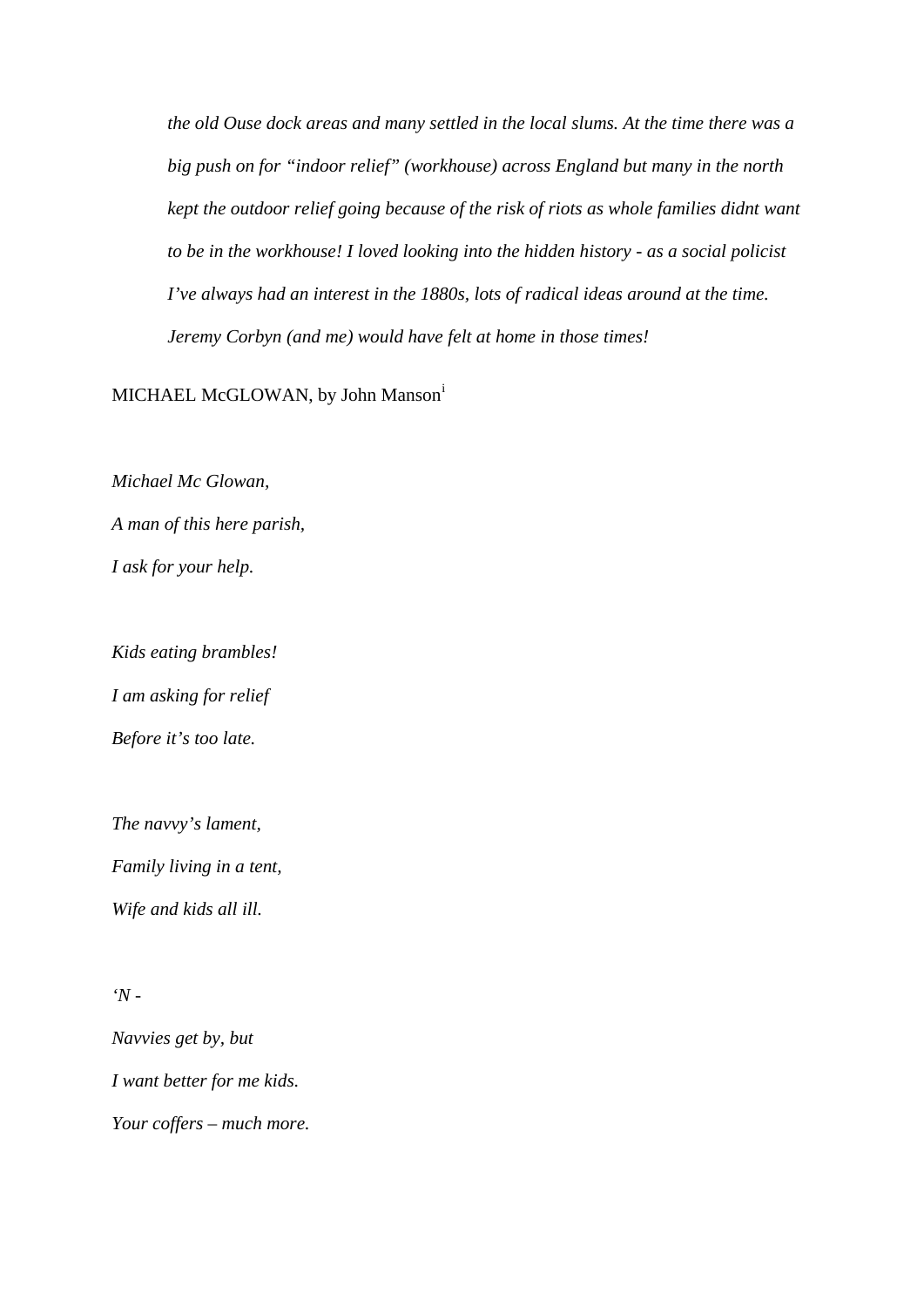*'N –*

*Foraging for food! I want better for me kids. Meat on a table.*

*'N –*

*No more poor relief. I want better for me kids - Good work and good pay.*

*'N –*

*No more tent living. I want better for me kids, A strong, well-built home.*

*And no more bairns dying. I want better for me kids, Good healthy living.*

*And this hard life no more. I want better for me kids. A fresh start for all.*

*N –*

*Settle down and* live.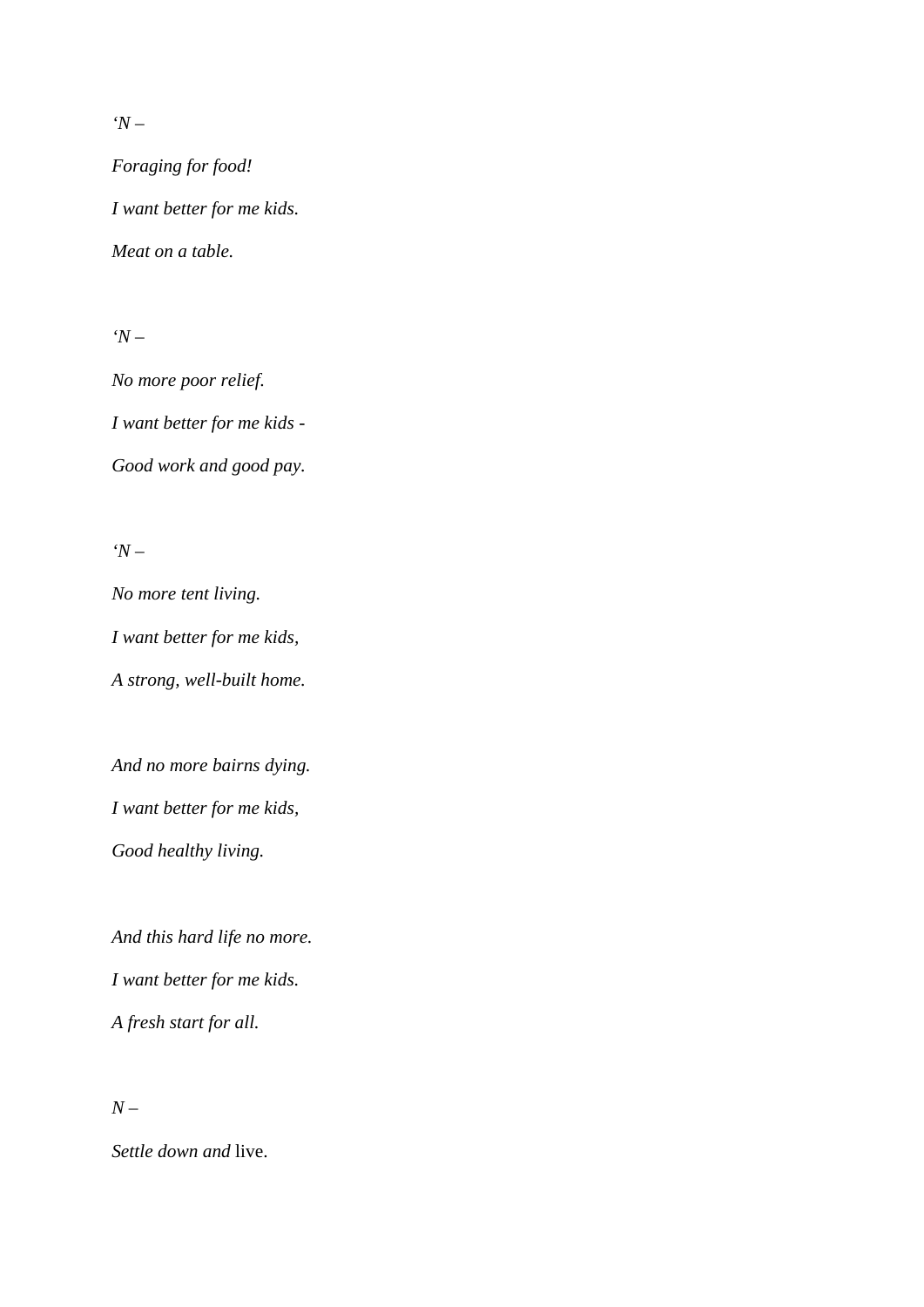*York is better for me kids. A town of plenty.* 

*No cold, death or need, No worrying how we'll feed, Better for me kids.*

*Michael McGlowan, A man of Walmgate parish. I ask for your help.*

### **Conclusions**

Led by the needs of a diverse group, as well as by the desires of the students themselves, this ten-week course moved out beyond the intimate "safe space" of the storytelling exchange to form links with archival researchers, visiting Japanese students, music technicians, city authorities and the general public. As Benjamin (1973) reminds us, such roving has always been a vital element of storytelling, a source of refreshment and cross-cultural interchange, yet strikingly, in all previous semesters of the Storytelling course we had remained within the circle of our classroom. The talent, resources and personal dedication which students brought to this semester's course caused me to challenge my own assumptions as what constituted the value of storytelling for Converge students. Despite believing that I was offering open-ended learning opportunities, I was perhaps constrained, by tacit associations with therapeutic practice, into opening up only certain aspects of the storyteller's role to students.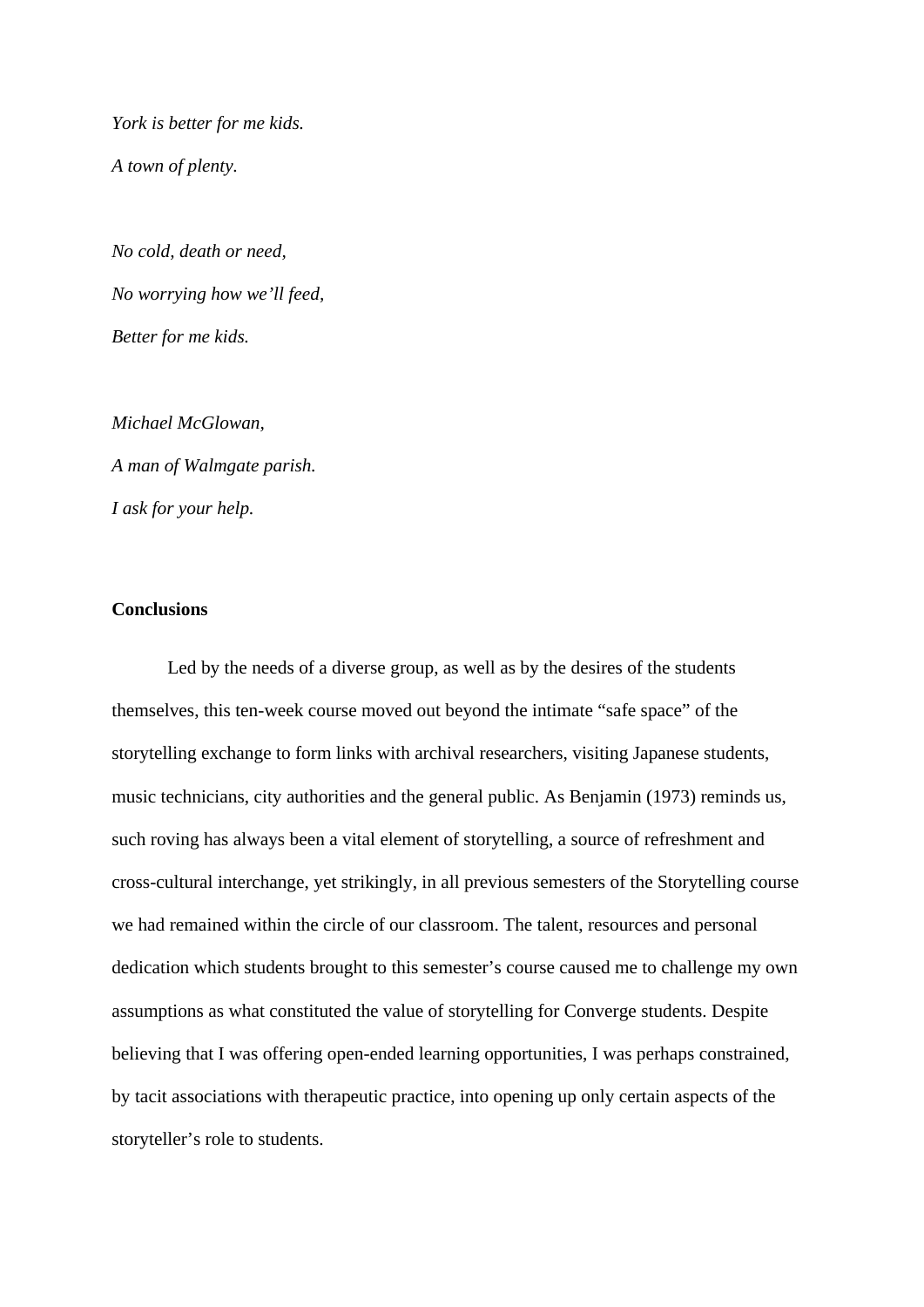The organisation does not conduct mental health assessments of its students, beyond monitoring their active choice to continue learning, developing and progressing, and it is therefore difficult to make any specific claims for the course's "impact" on students. However it seems likely that any wellbeing benefits of this course were only minimally connected to the therapeutic potential of storymaking, and only partly derived from the sense of connection and community within the group. I would suggest that more significant were the affordances of the roving role of "sailor storyteller", which brought students into many different situations and configurations, laden with risk and personal challenge, and into contact with different aspects of themselves. A person is different in a mental health support group than she is in a music studio, a classroom, a public park, a wood-panelled archive. This reflection suggests a possible direction for future practice-based research into storytelling and health: investigating the recovery potential of other dimensions of the storyteller's role which are less frequently explored within health settings – such as activist, entertainer, or trickster.

The history of the concept of recovery illustrates that, despite best intentions, there exists a magnetic pull within mental healthcare towards a focus on the unwell individual – rather than the society around them - as the sole entity in need of remedy. The experience of this semester of the Converge Storytelling course suggested a means for storytellers and artists to provide a countervailing force to this pull, by placing the full creative palette of our artform at people's disposal and allowing our shared explorations to be structured by the artistic practice of our participants. Our roving approach to participatory practice did not just serve those participating; as in Kuppers' practice (2007), there was a reciprocal enrichment of the narratives of places we inhabit, and of those with whom we built bridges, echoing Crawford et al's (2013) conception of mutual recovery. Doing so taught us valuable lessons about the exclusions mentally unwell people face in their lives, both now in and in our city's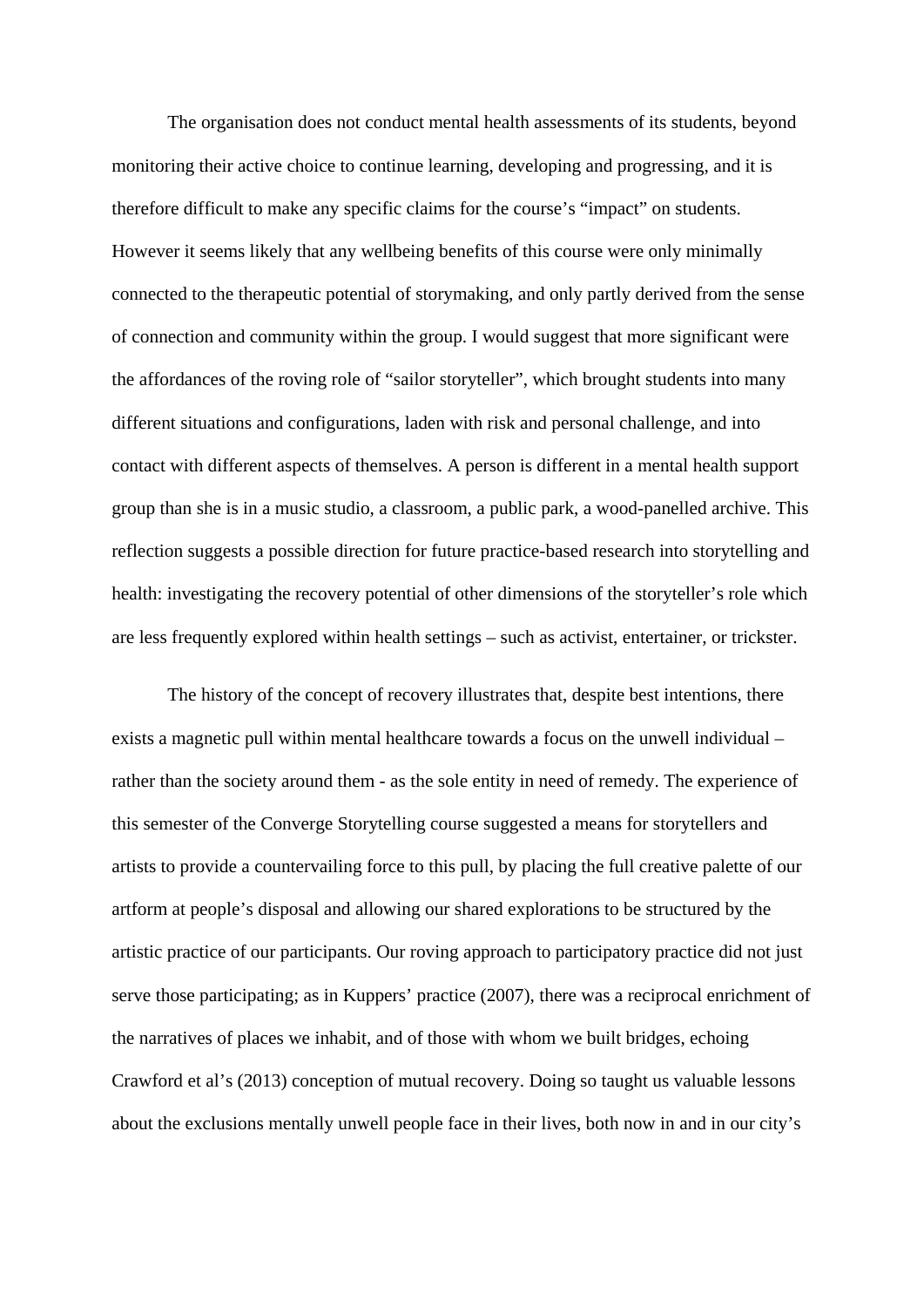history, and highlighted the admittedly small, but important, ways in which arts practice can challenge these.

#### **REFERENCES**

Benjamin, Walter. "The Storyteller: Reflections on the Works of Nikolai Leskov." *Illuminations,* edited by Hannah Arendt, Collins, 1973, pp. 83-109.

Boost Rom, Robert. "Safe Spaces: reflections on an educational metaphor." *Journal of Curriculum Studies* vol. 30, no. 4, 1998, pp. 397-408.

Cameron, J., A. Hart, S. Brooker, P. Neale, and M. Riordan. "Collaboration in the design and delivery of a mental health Recovery College course: experiences of students and tutors." *Journal of Mental Health*, May 2018, 2018.

Converge York. "Converge: Educational opportunities for people who use mental health services. Outcomes and evidence 2016-7." [www.CITYsj.ac.uk/media/content](https://www.yorksj.ac.uk/media/content-assets/converge/documents/Outcomes-and-Evidence-Report-2016-2017.pdf)[assets/converge/documents/Outcomes-and-Evidence-Report-2016-2017.pdf](https://www.yorksj.ac.uk/media/content-assets/converge/documents/Outcomes-and-Evidence-Report-2016-2017.pdf) .

Crawford P., L. Lewis, B. Brown and N. Manning. "Creative practice as mutual recovery in mental health." *Mental Health Review Journal,* vol. 18, no. 2, 2013, pp. 55-64.

De Certeau, Michel. *The practice of everyday life.* U of California P, 1984.

Durkin, Anne Marie. "Storytelling exchange with visiting students." *Converge CITY newsletter*, Summer 2018.

Frank, Arthur W. *The Wounded Storyteller: Body, Illness and Ethics*. U of Chicago P, 1995.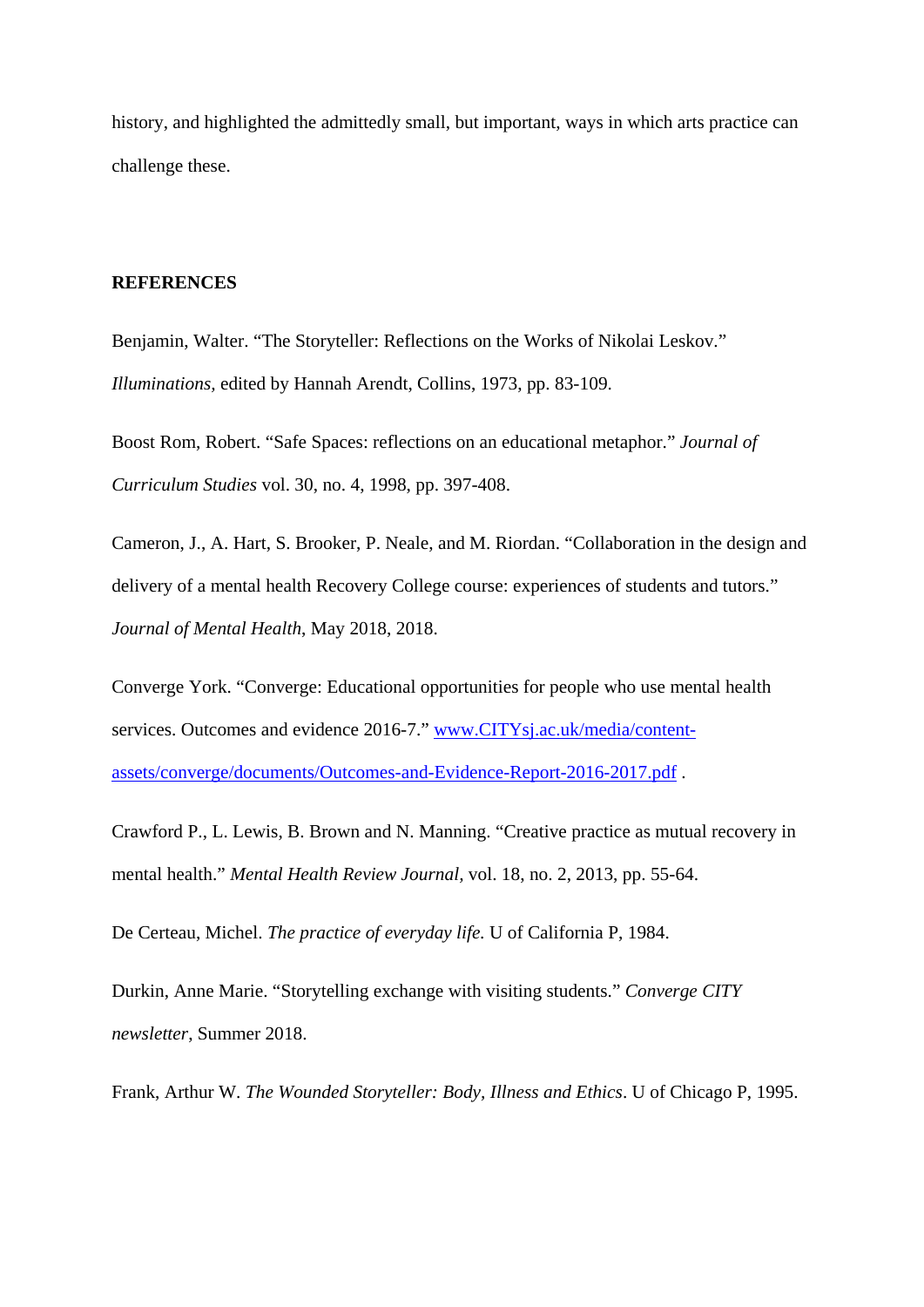Gersie, Alida. *Reflections on therapeutic storymaking: the use of stories in groups.* Jessica Kingsley Publishers, 1997.

Guattari, Felix. *Chaosmosis: an ethico-aesthetic paradigm.* Translate by P. Bains and J. Pefanis. Indiana U P, 1995.

Guattari, Felix. *The Three Ecologies*. Translated by I. Pindar and P. Sutton. Athlone, 2000.

Harper, David J. and Ewen Speed. "Uncovering Recovery: The Resistible Rise of Recovery and Resilience." *Studies in Social Justice.* Vol. 6, no. 1, 2012, pp. 9-25.

Heinemeyer, Cath. *Developing a dialogic practice of storytelling with adolescents: encounter in the space of story.* PhD thesis, York St John University, 2017.

[https://ray.CITYsj.ac.uk/id/eprint/2323/.](https://ray.yorksj.ac.uk/id/eprint/2323/)

Heinemeyer, Cath. "Embracing indeterminacy in participatory storytelling." *Applied Practice: Evidence and Impact in Theatre, Music and Art*, Edited by Matthew Reason and Nick Rowe, Methuen Drama, 2017a, pp. 238-245.

Johnstone, Lucy and Mary Boyle with John Cromby, Jacqui Dillon, David Harper, Peter Kinderman, Eleanor Longden, David Pilgrim, and John Read. *The Power Threat Meaning Framework: Towards the identification of patterns in emotional distress, unusual experiences and troubled or troubling behaviour, as an alternative to functional psychiatric diagnosis.* British Psychological Society, 2018.

Kuppers, Petra. "Community arts practices: Improvising being-together." *The Community Performance Reader*, edited by Petra Kuppers and Gwen Robinson, Routledge, 2007, pp. 34- 47.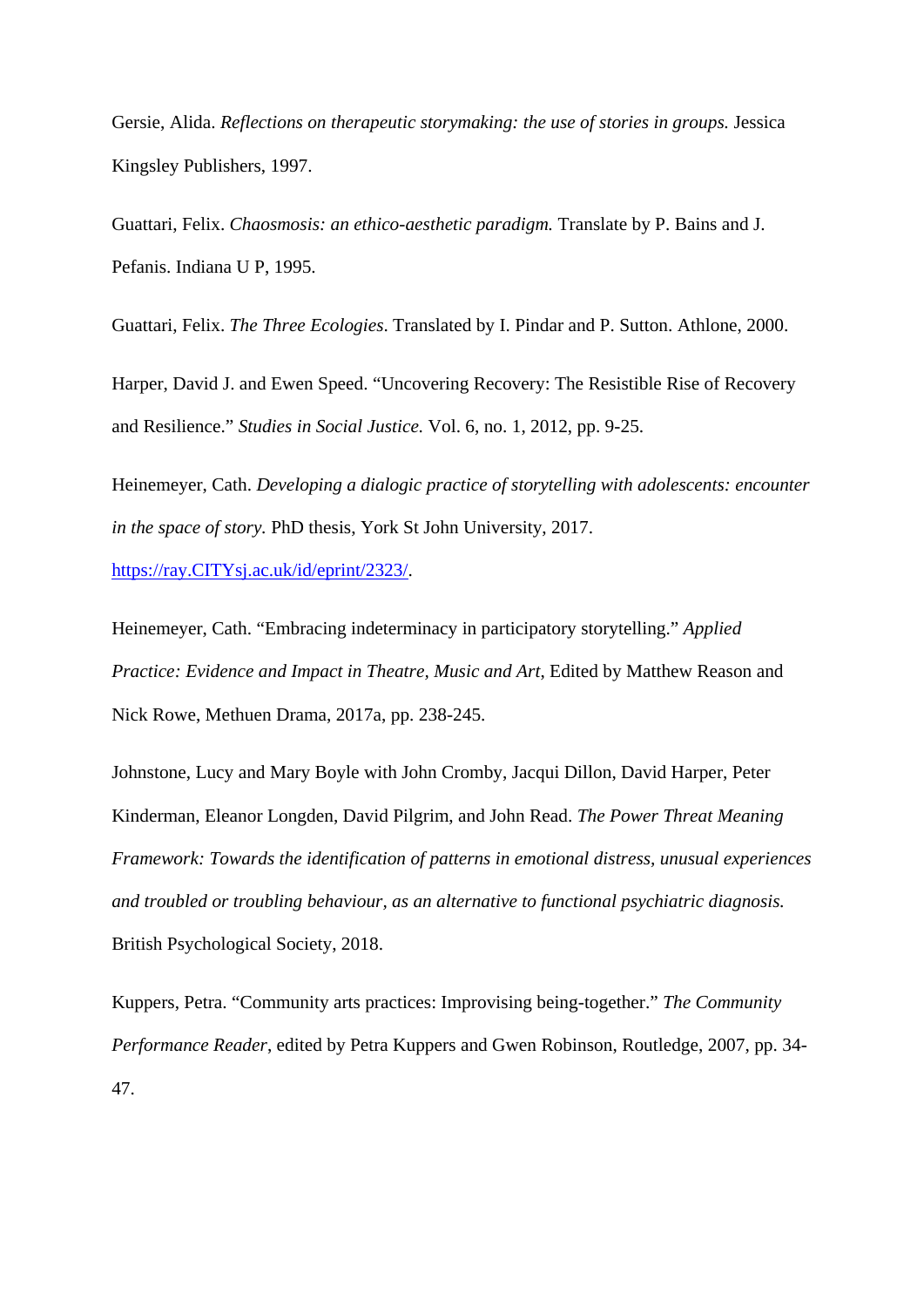Leamy, M., Bird, V., Le Boutillier, C., Williams, J., Slade, M. "Conceptual framework for personal recovery in mental health: systematic review and narrative synthesis." *British Journal of Psychiatry* vol. 199, no. 6, 2011, pp. 445-452.

Lyotard, Jean-Francois. *The Postmodern Condition: A Report on Knowledge.* Translated by G. Bennington and B. Massumi. Manchester U P, 1984.

Mead, Geoff. *Coming home to story: storytelling beyond happily ever after.* Vala Publishing, 2011.

Meddings S., McGregor J., Roeg W. and Shepherd G. "Recovery colleges: quality and outcomes." *Mental Health and Social Inclusion* vol. 19, no. 4, 2015, pp. 212-221.

Mental Health Taskforce. *The five year forward view for mental health.* NHS England, 2016. [https://www.england.nhs.uk/wp-content/uploads/2016/02/Mental-Health-Taskforce-FYFV](https://www.england.nhs.uk/wp-content/uploads/2016/02/Mental-Health-Taskforce-FYFV-final.pdf)[final.pdf.](https://www.england.nhs.uk/wp-content/uploads/2016/02/Mental-Health-Taskforce-FYFV-final.pdf)

Oh, Hans. "The pedagogy of recovery colleges: clarifying theory." *Mental Health Review Journal,* vol. 8, no. 4, 2013

Rowe, Nick. "Creating a healing campus: a partnership between a university and a provider of mental health services." *University Partnerships for Community and School System Development*. Edited by Barbara Cotta and Patrick Blessinger, Emerald Group Publishing Limited, 2015, pp.119-134.

Spandler, H., J. Secker, L. Kent, S. Hacking and J. Shenton. "Catching life: the contribution of arts initiatives to recovery approaches in mental health." *Journal of Psychiatric and Mental Health Nursing,* vol. 14, no. 8, 2007, pp. 791-799.